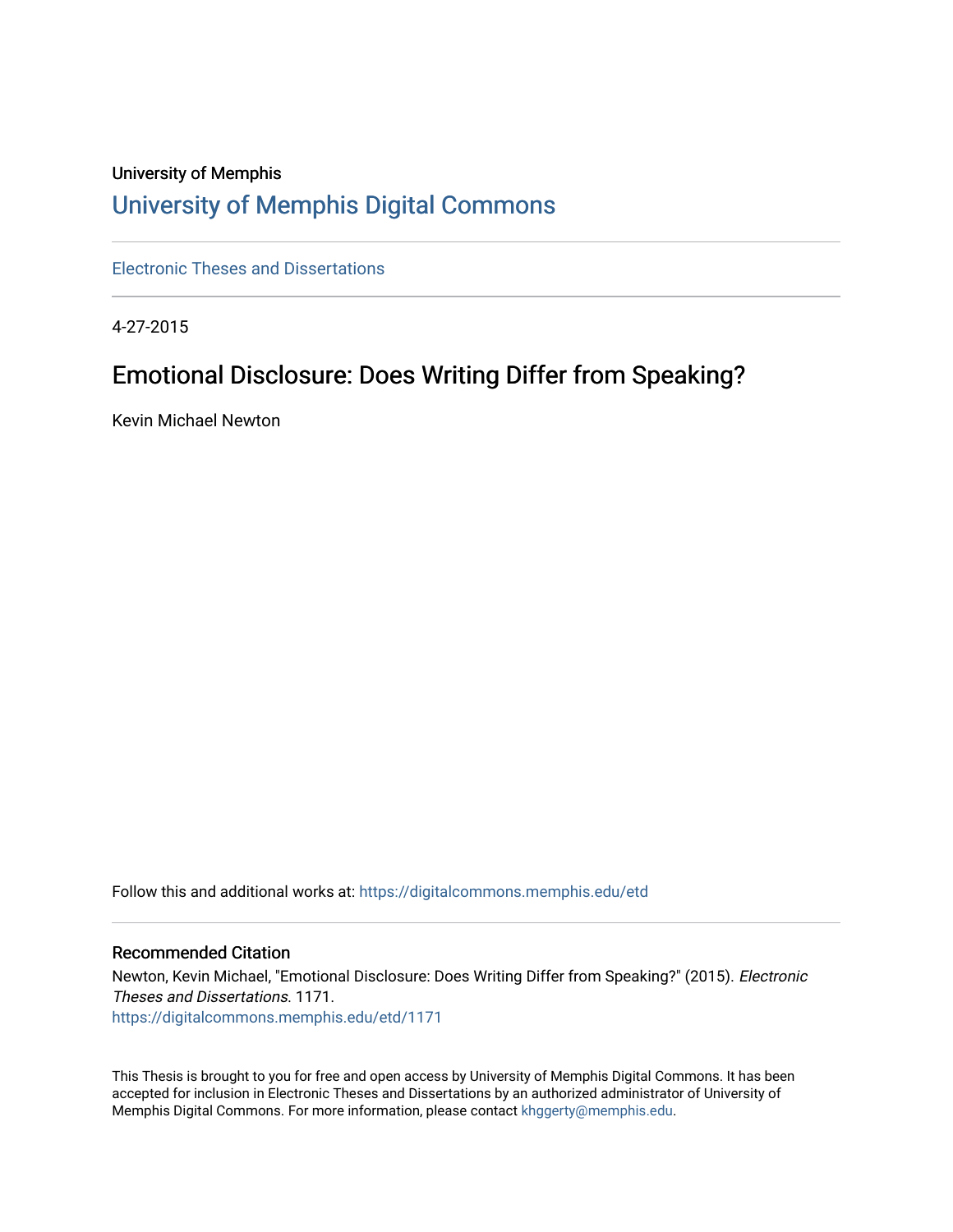## EMOTIONAL DISCLOSURE: DOES WRITING DIFFER FROM SPEAKING?

by

Kevin M. Newton

A Thesis Submitted in Partial Fulfillment of the Requirements for the Degree of Master of Science

Major: Psychology

The University of Memphis May 2015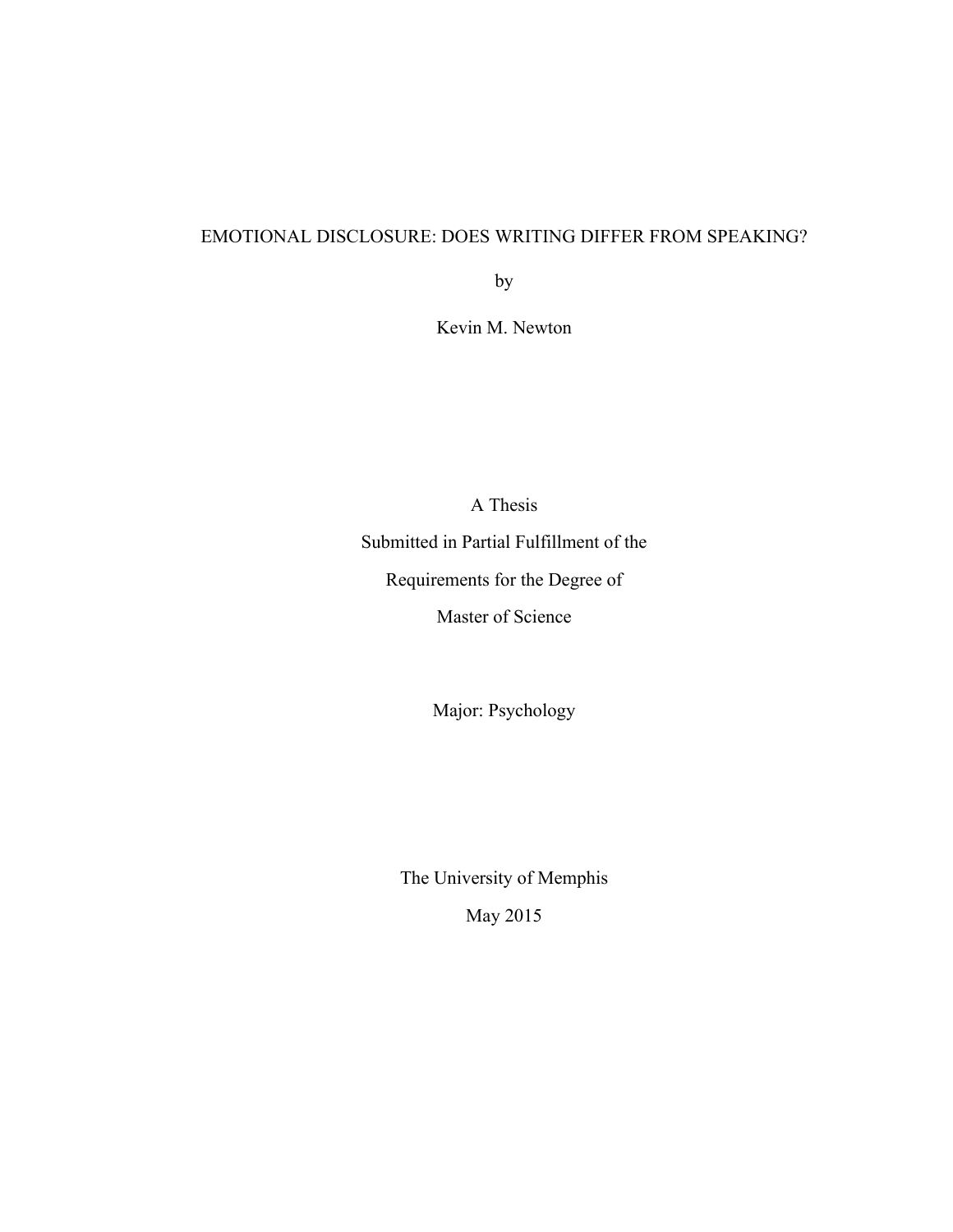Copyright © 2015 Kevin Michael Newton

All rights reserved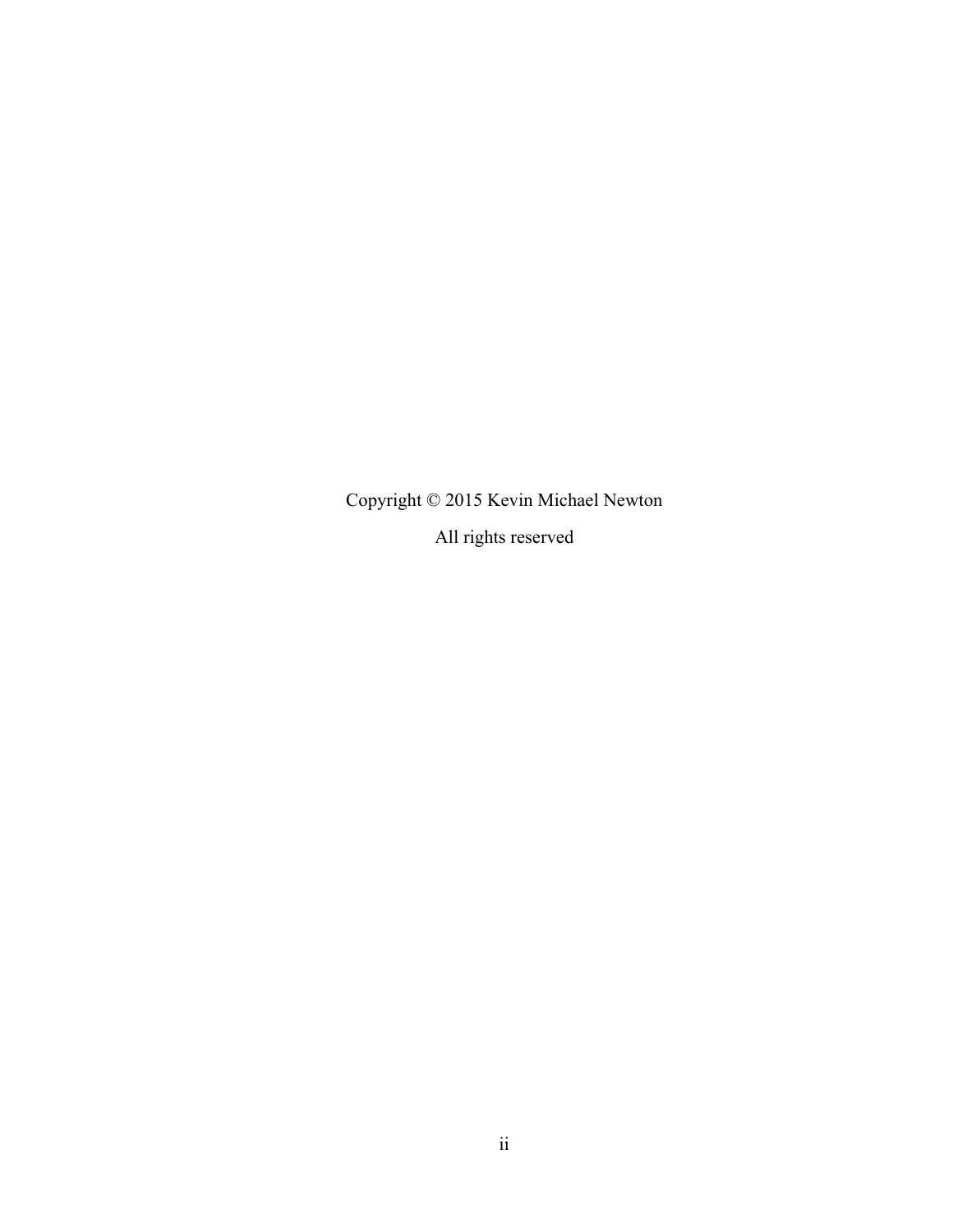## **Acknowledgments**

Thanks to Dr. Jeffrey Berman for pushing me to finish this. Thanks to my wife, Brandi Newton, for all of the support over the past few years.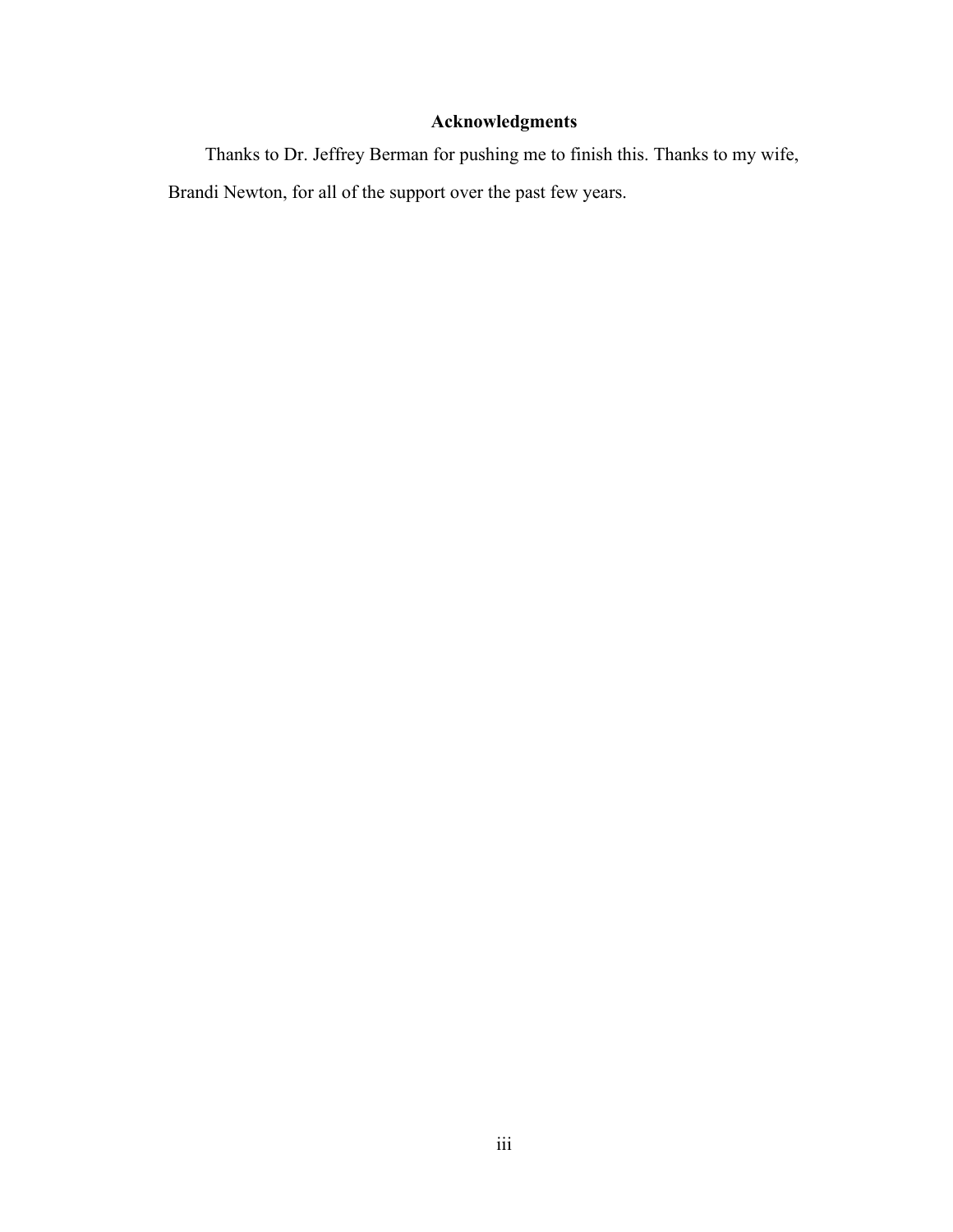## **Abstract**

Newton, Kevin Michael. M.S. The University of Memphis. May 2015. Emotional Disclosure: Does Writing Differ from Speaking? Major Professor: Jeffrey S. Berman, Ph.D.

Writing and speaking about a traumatic event have been shown to produce physiological and psychological benefits. However, there is evidence to suggest that the mechanisms of change may differ between the mediums. The current study examines the language used (i.e., causal, insight, conjunction, tentative, positive and negative emotional words) as a possible indicator of why the disclosures are helpful. The results indicate that those who speak are initially more coherent than those who write and that this coherency is negatively related to distress for those in the spoken comparison group. However, by the second session of disclosure the relation to distress was no longer evident. A variation of the analysis was completed excluding emotion words, and similar results were achieved. The author discusses possible reasons for these findings and suggests having clients of psychotherapy speak about a traumatic event before completing a writing assignment about it for an increased benefit.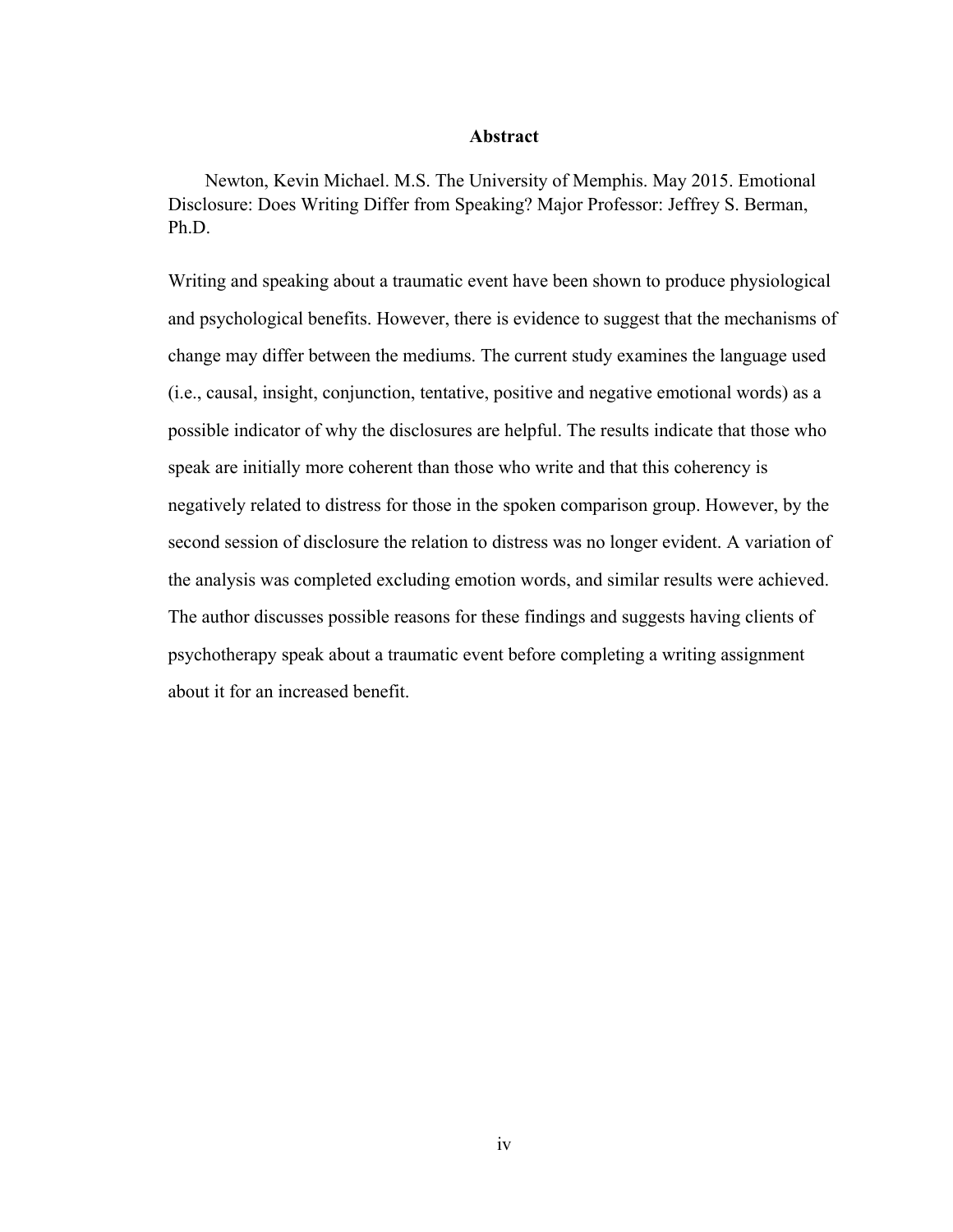|  | <b>Table of Contents</b> |  |
|--|--------------------------|--|
|  |                          |  |

| Chapter                     | Page |
|-----------------------------|------|
|                             |      |
| $\mathcal{D}_{\mathcal{L}}$ |      |
| $\mathcal{E}$               |      |
| $\overline{4}$ .            |      |
|                             | 24   |
|                             | 28   |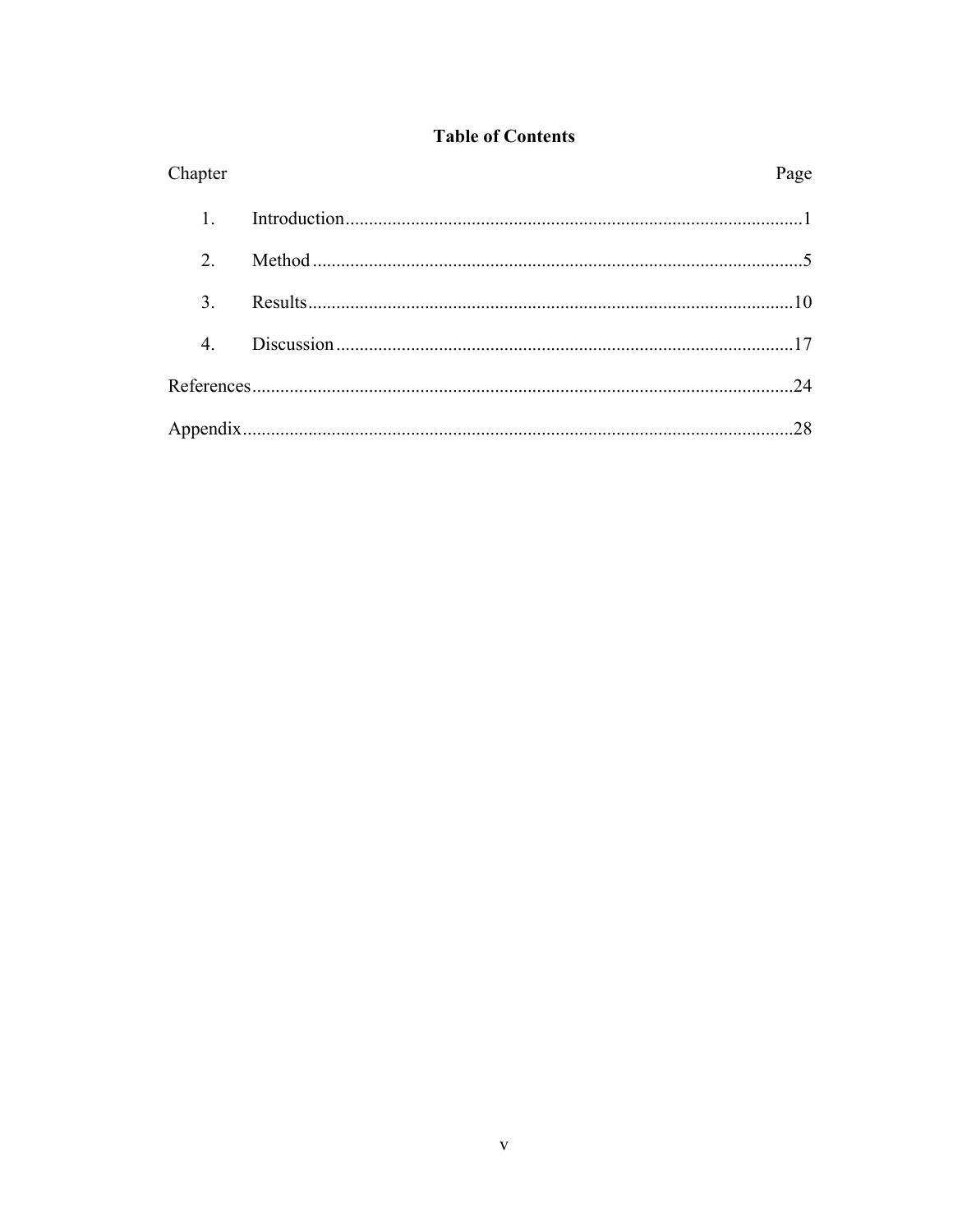### **Chapter 1**

#### **Introduction**

Writing about traumatic or difficult experiences in journals has been the subject of research for several decades. Studies have shown that writing about emotions surrounding a traumatic experience can be associated with various psychological and physiological benefits (e.g., Pennebaker & Beall, 1986; Sloan & Marx, 2004) with a variety of traumas from having cancer (Zakowski, Ramati, Morton, Johnson, & Flanigan, 2004) to experiencing psychosis (Bernard, Jackson, & Jones, 2006). Overall, written emotional expression is consistently associated with improved physical health, psychological well being, and general functioning (Smyth, 1998).

Much of the research on written emotional disclosure has involved individuals submitting their writings to the researcher. Interestingly, One study pointed out that this participant action of turning in writings to the researchers is a critical aspect in reducing depression and interpersonal sensitivity through written emotional disclosures (Radcliffe, Lumley, Kendall, Stevenson, & Beltran, 2007). When the writings were not turned into the researcher, the levels of depression and interpersonal sensitivity did not differ from individuals who either wrote about time management or did no writing at all. These findings may be understood to mean that knowing someone will read disclosures expressed in writing is a necessary component if the writings are to be beneficial. Other research has also found that public disclosures provide more benefits psychologically than private ones including public disclosure of secrets (Frijns, Finkenauer, & Keijsers, 2013) and personal stories (MacReady, Cheung, Kelly, & Wang, 2011).

This issue has potential implication for psychotherapy treatments. A major component of the psychotherapy process involves oral emotional expression. Psychotherapy has been consistently associated with favorable outcomes for adults who have experienced traumatic events (Martsolf & Draucker, 2005) as well as traumatized children (Rosner, Kruse, & Hagl, 2010). Greater levels of emotional disclosure within a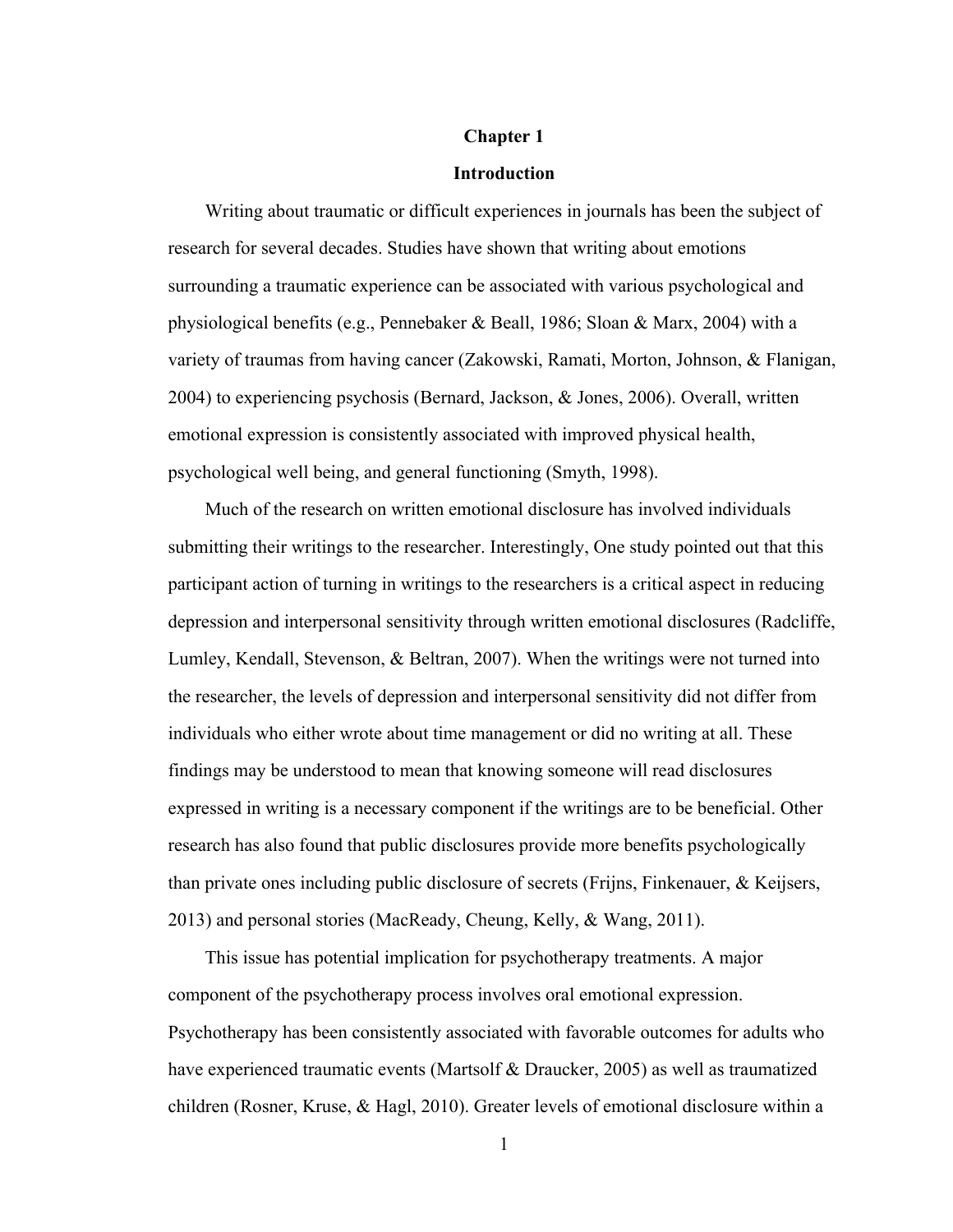psychotherapy session are seen as having more depth (Kahn, Vogel, Schneider, Barr, & Herrell, 2008), and greater depth is believed to produce more favorable outcomes (Stiles, et al., 1994). Psychotherapy is a dynamic interaction and inherent in this process, much like the individuals handing in their writings, is the expectation that someone will be paying attention to the emotional expressions. In reality, the therapist may not even have to be present at the time of disclosure. When individuals disclose the emotions surrounding traumas while alone into a voice recorder, a benefit equal to psychotherapy is achieved (Segal & Murray, 1994). However unlike the effect found when turning in one's writings, the knowledge that someone will listen to a recording of what one is saying about a traumatic experience fails to produce a consistent effect on distress levels above that realized through simply speaking out loud with no intentions of being heard (Newton, 2013). This suggests the process of change when speaking about a traumatic experience may differ from the process that is active when writing.

There appear to be only a few comparisons between writing and speaking about a traumatic experience. However, such comparisons could be useful and potentially beneficial to formal psychotherapy, psychotherapy supplemented with writing assignments, self-help avenues, and everyday self-management of certain psychological symptoms associated with traumatic events. One examination of expressive disclosure of traumatic events through both writing and speaking failed to find differences in the amount of health center visits between the mediums of disclosure, however any disclosure about the trauma led to fewer health center visits than those who disclosed about their future schedule (Harrist, Carlozzi, McGovern, & Harrist, 2006). Although studies have failed to find a difference in positive outcome measures between writing and speaking, they have found benefits for both mediums of disclosure beyond any benefits seen in control groups (Lyubomirsky, Sousa, & Dickerhoof, 2006; Slavin-Spenny, Cohen, Oberleitner, & Lumley, 2011). Regardless of whether or not the level of symptom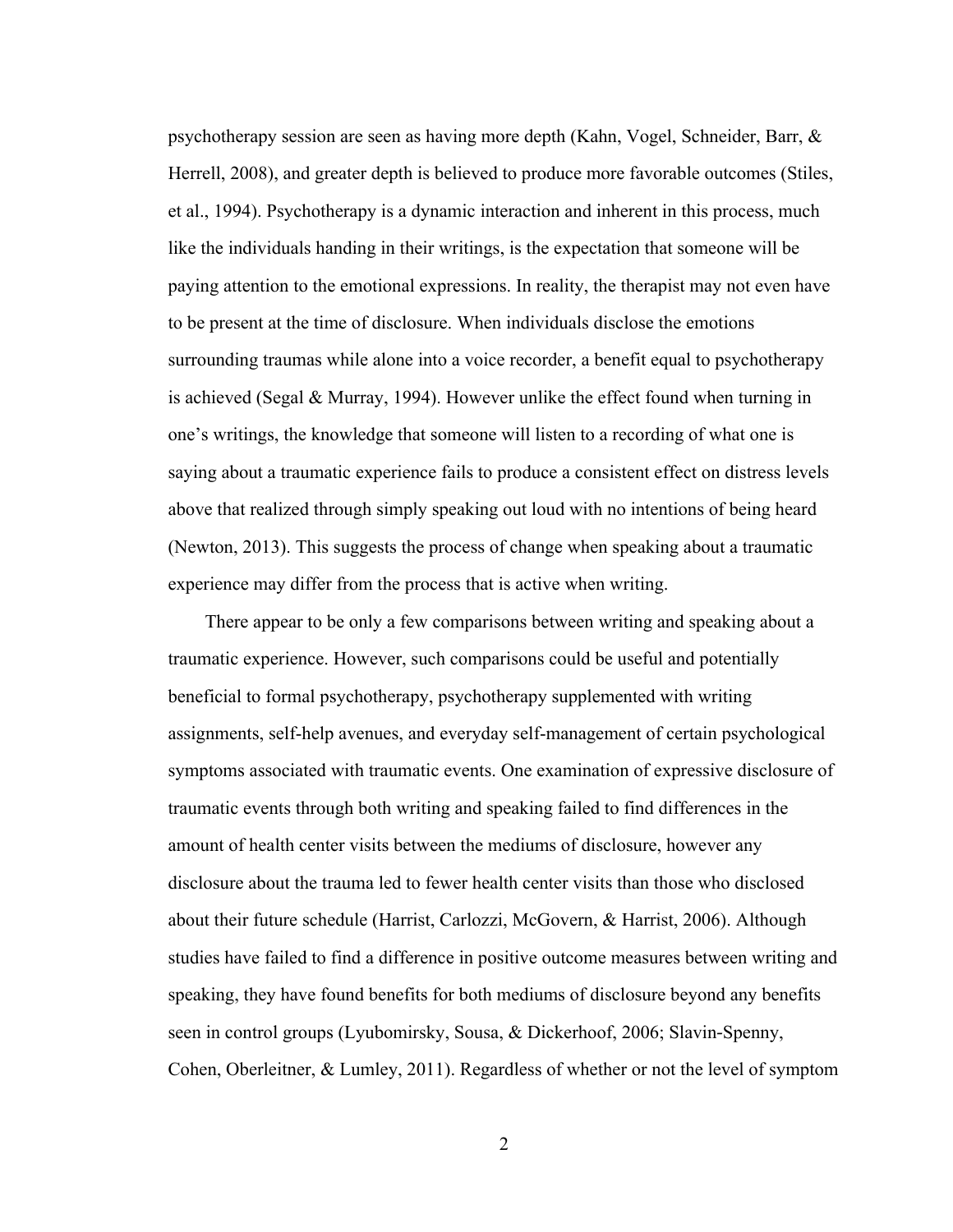change is reliably different, the mechanism through which this change occurs may differ, and these mechanisms may be detectable through language patterns.

Theories of how changes in distress occur when writing about a traumatic experience have changed over time (e.g., see L'Abate, 2007). An initial belief was that an emotional release from a previously inhibited experience was responsible for the improved wellbeing (Pennebaker, 1997). However, the current understanding of the written disclosure literature seems to advocate for a type of cognitive processing, namely cohesion, indicated by the use of certain language (Graybeal, Sexton, & Pennebaker, 2002; Pennebaker & Seagal, 1999; Smyth, True, & Souto, 2001).

The use of certain word categories when writing about a traumatic experience, such as the use of cognitive mechanisms and emotional words, has been associated with improved health outcomes. One understanding of why writing may be helpful is the idea of creating coherent narratives. Conjunction words (e.g., and, but, whereas, etc.) seem to be important for coherent narratives (Graesser, McNamara, Louwerse, & Cai, 2004), and increases in cognitive mechanistic words, specifically causal (e.g., because, effect, hence, etc.) and insight (e.g., think, know, consider, etc.) words, may be indicators of more organized thought (Boals & Klein, 2005).

An additional category important to understanding meaning and possibly the quality of narrative seems to be tentative language (e.g., maybe, perhaps, guess, etc.). A disclosure with less tentative word usage should indicate a more established narrative (Pasupathi, 2007). Given that it is difficult to determine the subjective level of coherence found in a given piece of writing even with highly trained raters (Ramírez-Esparza & Pennebaker, 2006) more objective standards such as measuring the percentages of the language indicators mentioned above should be adopted.

The language patterns examined above relate to the writings of a traumatic experience, but there has been little examination of word use within spoken disclosures. Therefore, the mechanism through which change occurs when speaking about a traumatic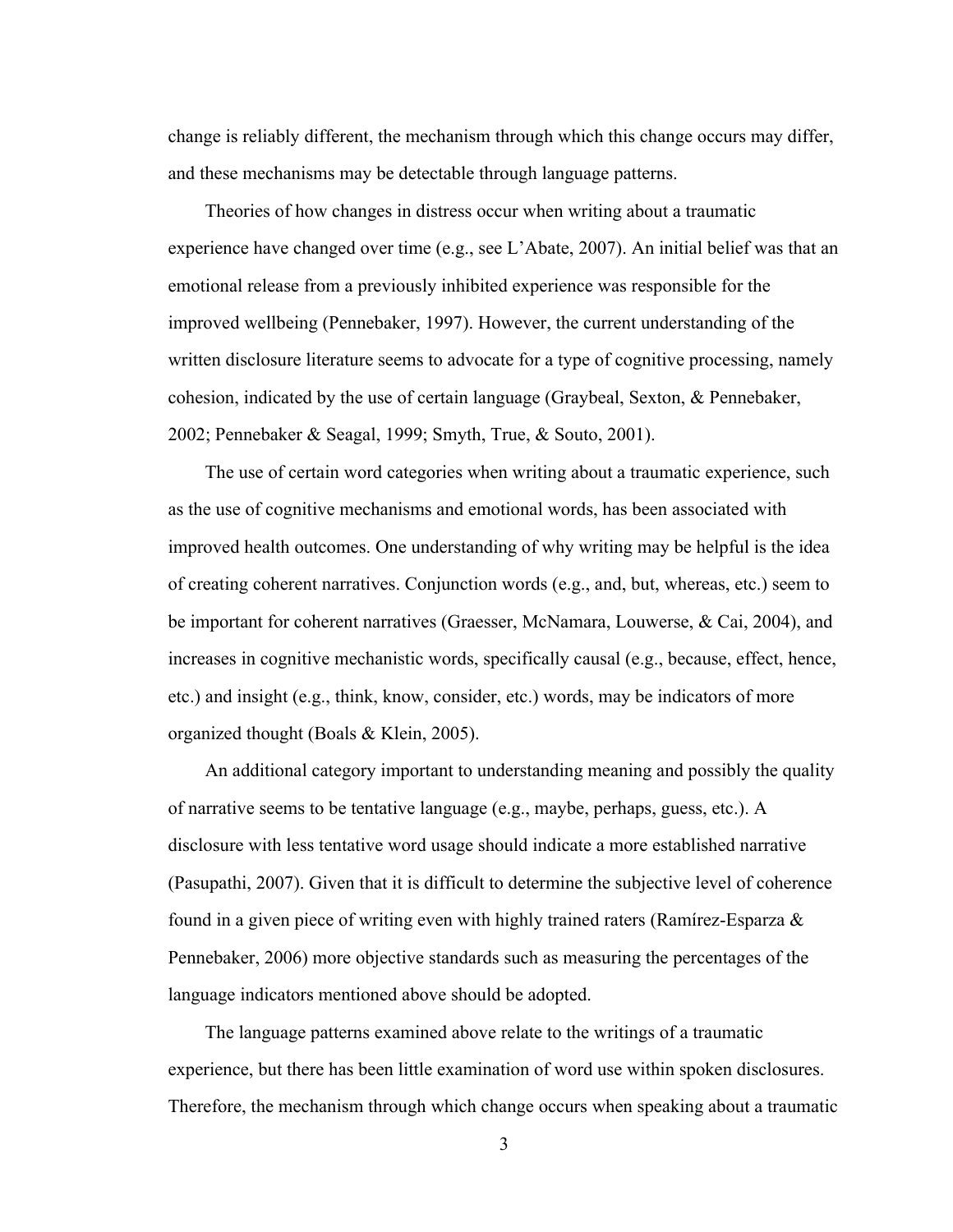event as indicated by language use has been understudied. Nevertheless, the level of cohesion in the written disclosure literature seems to be an important place to start.

One goal of the current study is to determine whether or not the mechanism for change when speaking about a traumatic event is similar to that found when one writes about one. It could be that the level of coherency – indicated by the use of causal and insight words, conjunctions, tentative, and emotional words – is the mechanism used when writing, but not when speaking; or the level of cohesion could play an important role in both mediums of disclosure.

The current study used data from two previous studies in which participants were asked either to write or speak about a traumatic or everyday experience and complete measures of distress. The following language variables were thought to be important factors in distress reduction and were utilized as a potential measure of cohesion: causal, insight, conjunction, tentative, positive emotional, and negative emotional words (Boals & Klein, 2005; Graesser et al., 2004; Pasupathi, 2007; Ramírez-Esparza & Pennebaker, 2006). Interestingly, positive and negative emotional words are not negatively correlated and as such some researchers (Pennebaker & Francis, 1996; Pennebaker, Mayne, & Francis, 1997) have suggested these be treated as two exclusive categories. The language in these sessions was analyzed using the Linguistic Inquiry and Word Count (LIWC), which is a computer program that determines what percentage of a given text consists of a particular word category (Pennebaker, Francis M., & Booth R., 2001). Additionally, an examination of the relationship between the language patterns and levels of distress was performed.

The current study used previously written and spoken emotional disclosures and distress scores to test the following: Does the language use when one writes differ from the language use when speaking based on the subject matter of disclosure? Are particular patterns of language use during disclosure reliably related to the level of distress?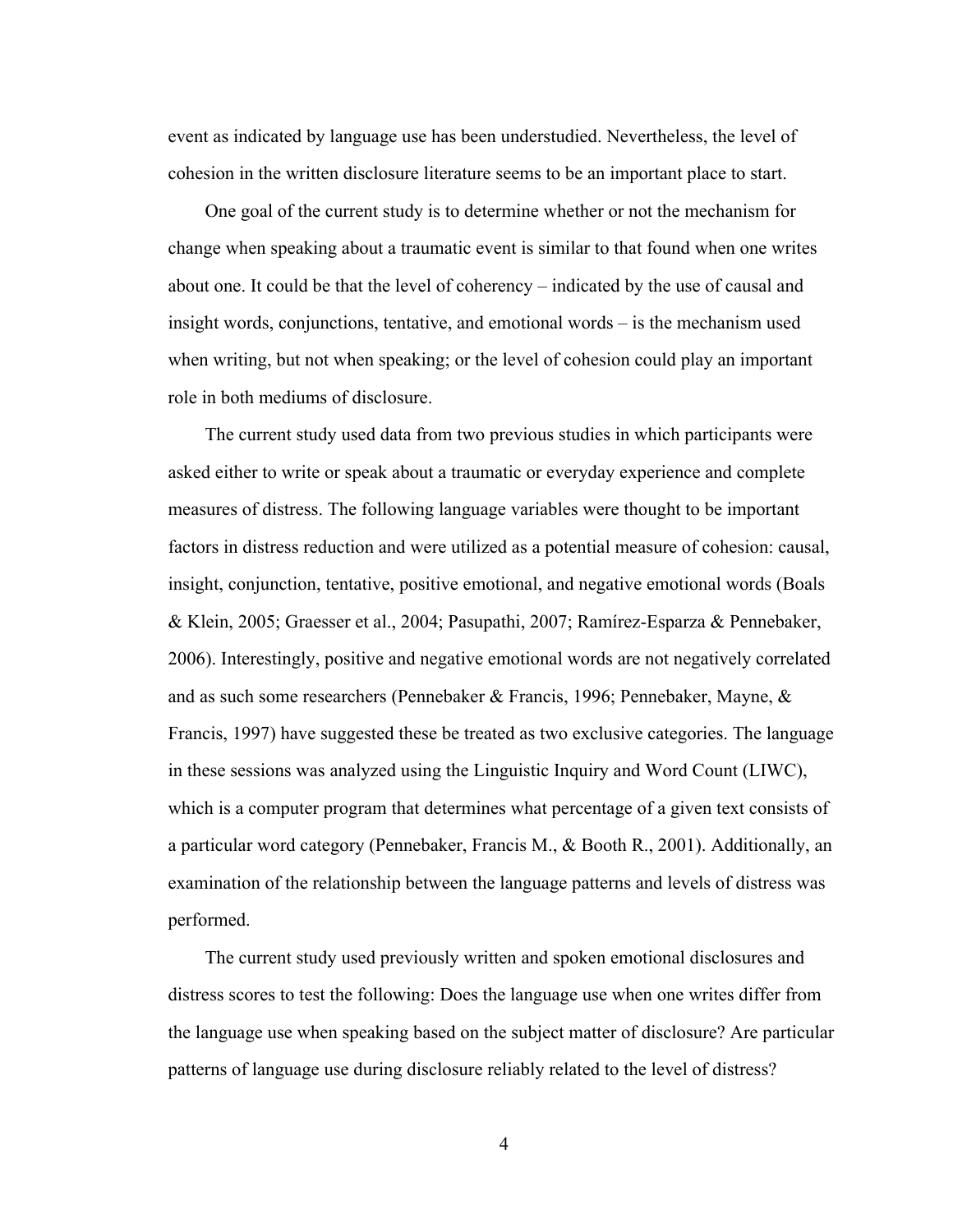# **Chapter 2**

## **Method**

## **Participants**

A total of 189 college students were recruited from undergraduate psychology classes in two previous studies (Newton, 2012; Stapleton, 2009). Within this sample, 116 individuals (65% female) participated in a writing experiment and 73 individuals (71% female) participated in a speaking experiment. However because of technical complications during data collection and storage, 10 participants in the speaking condition did not have a recording for the first or second session and two did not have a recording for the third session. Additionally, one participant in the writing condition did not have a journal entry for the second session. This resulted in 178 participants for the first session and 177 participants for the second session.

## **Procedure**

**Writing procedure.** In the two previous experiments utilized for the current study (Newton, 2012; Stapleton, 2009), participants were asked to identify traumatic experiences that were currently causing them distress and rate the present level of distress on a scale from 1 to 10 with 10 being the most extreme. Those individuals who identified events and rated their current distress at 4 or more on average were invited to participate in these previous studies. Stapleton (2009) chose a score of 4 to ensure participants felt actively distressed about their traumatic event. Newton (2012) modeled his selection criteria after Stapleton.

Those who provided writings (*n* = 116) were randomly assigned to write about either a distressing experience or an everyday experience for 10 min. They were then given a 10–min break, after which they were asked to write again about the same topic for another 10 min. Those who wrote about an everyday experience were given instructions analogous to those in the experimental groups. That is, they were asked to focus on the same emotional aspects during disclosure.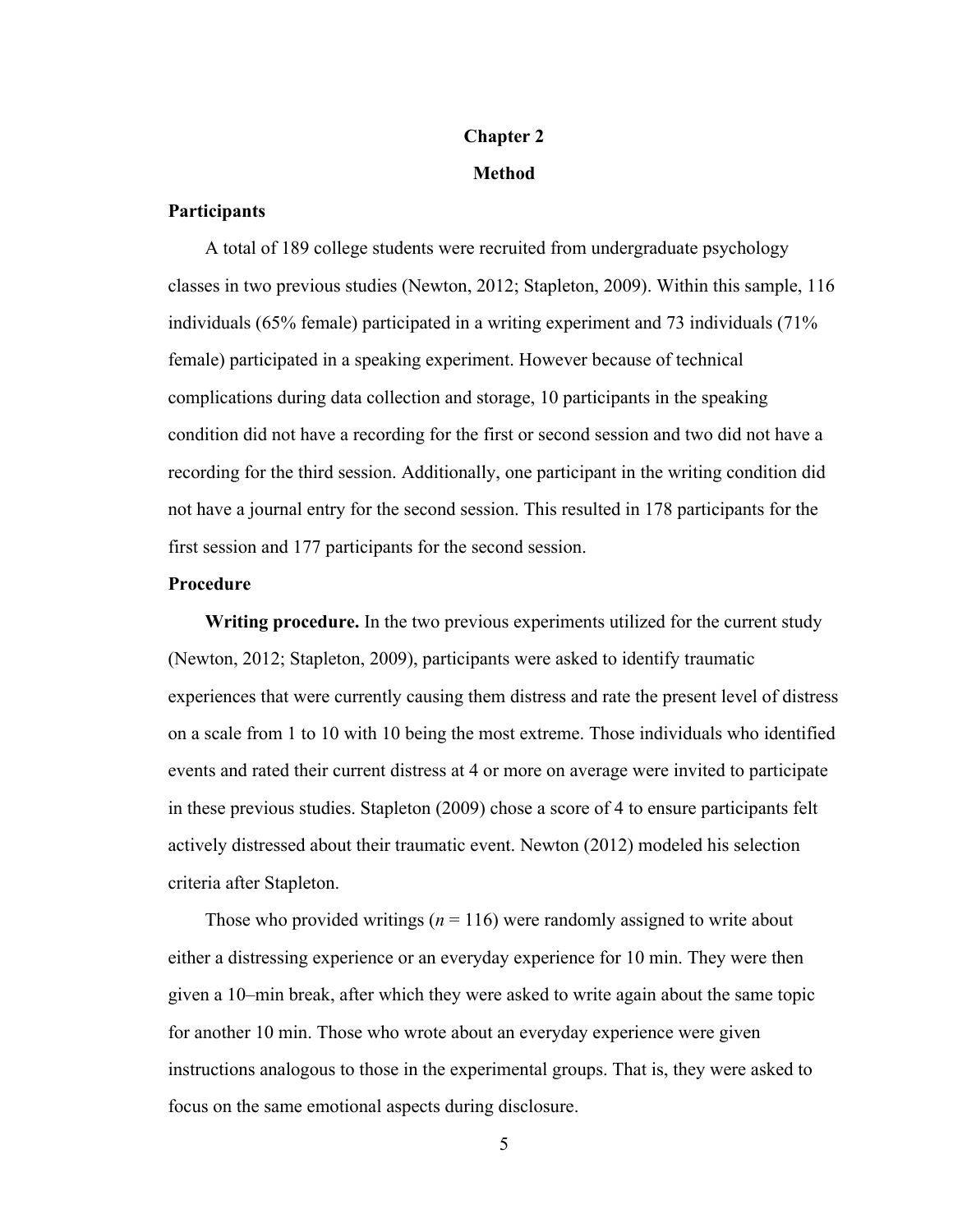**Speaking procedure.** Those who provided spoken recordings (*n* = 73) were randomly assigned to speak about either an identified traumatic event or an everyday experience for 20 min in a room by themselves approximately every other day on three separate occasions. Those who spoke about their traumatic experience did so under the impression that either no one would hear what they said (i.e., private condition) or the researcher would listen to a recording of what was said (i.e., shared condition). Initial analyses below were conducted to indicate whether or not these experimental conditions should be considered separate in terms of language use. Those who wrote about an everyday experience were given instructions analogous in length to those in the experimental groups. However, they were asked not to focus on the emotions or opinions of the experiences but rather to stick to the facts. All participants completed the Impact of Event Scale as a measure of distress immediately after completing the disclosures.

**Current procedure.** In preparation for the current study, the participants' two handwritten journals were typed into electronic documents and the participants' three spoken sessions were transcribed. The combined files produced 426 total transcripts from the 189 participants; the breakdown of the transcripts was 178 for the first session, 177 for the second session and 71 for the third (speaking-only) session. From these transcripts the percentage of language categories was calculated using a computer program, the Linguistic Inquiry Word Count (LIWC; Pennebaker et al., 2001). The LIWC program determines the percentage of a given text that consists of a particular word category (e.g., causal, insight, positive emotion, etc.). The LIWC program identifies linguistic categories of words and provides a percentage of use for over 80 categories.

Based on previous research six language variables were identified as representative of cohesion – causal, insight, conjunction, tentative, positive emotion and negative emotion words – were isolated. It was determined that these language variables, both all six and a subscale not including the emotion words, were measurements of cohesion.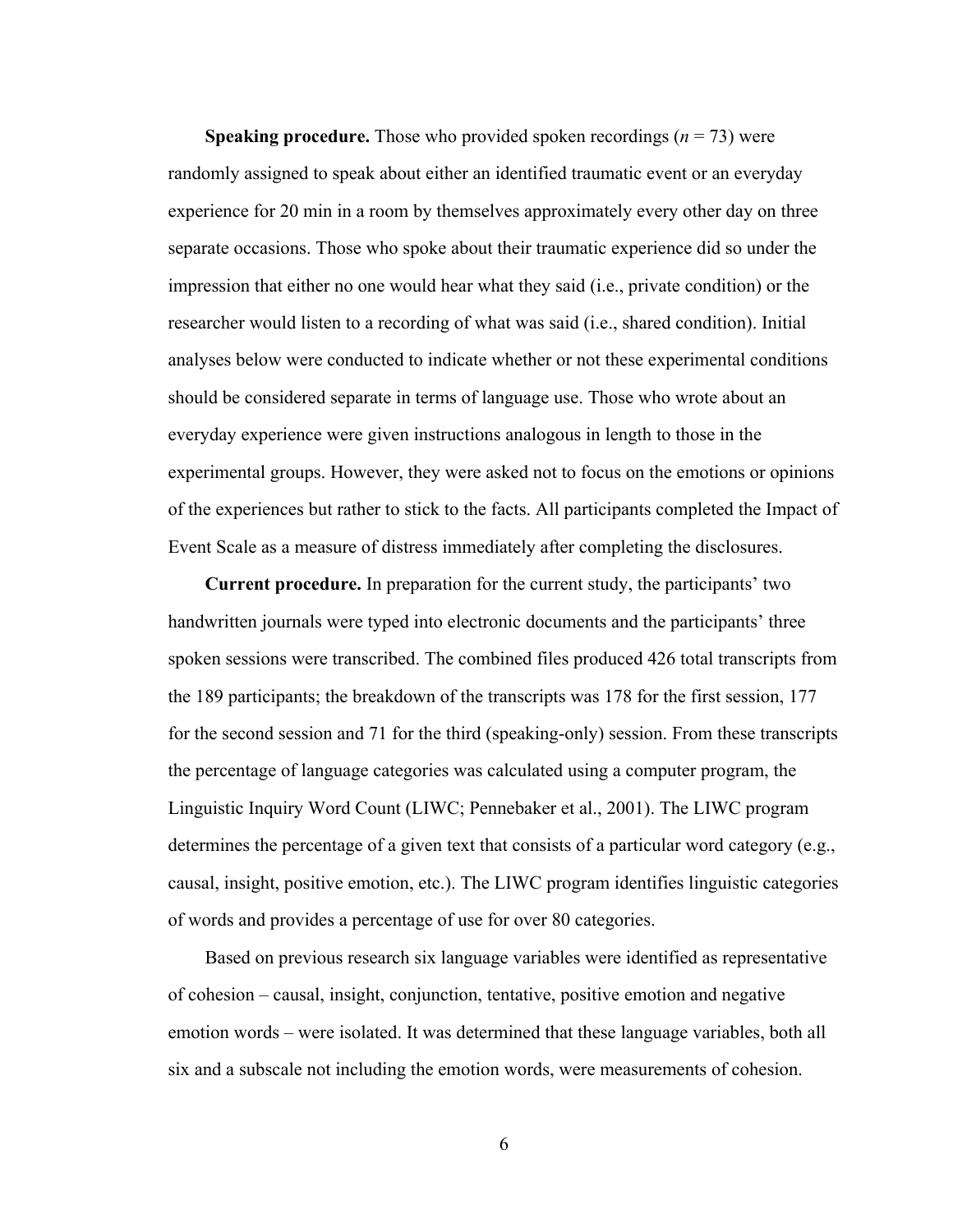Therefore, the language percentages were aggregated in to a measure of cohesion and the subscale aggregated into a measure of cohesion without emotion words.

## **Measures**

**Cohesion.** A determination was made about whether or not the six language variables (i.e., causal, insight, conjunctions, tentative, positive emotional and negative emotional words) were independent observations. The six language variables were found to form a relatively reliable scale for the writing sample, Cronbach's  $\alpha s = .5$ , and speaking samples, Cronbach's  $\alpha s = .75$ . Therefore, all six variables were aggregated as a single measure of cohesion.

**Cohesion without emotion words.** The focus of the current study was on cohesion as it is measured by six language variables (i.e., causal, insight, conjunction, tentative, positive emotional and negative emotional). However, to address any possible concerns surrounding the written placebo control instructions asking participants to focus on emotions and the spoken placebo control asking participants to avoid emotions additional analyses were conducted on a measure of cohesion without emotion words (i.e., causal, insight, conjunction and tentative words). The four remaining language variables were found to form a relatively reliable scale for the writing sample, Cronbach's  $\alpha = .5$ , and speaking sample, Cronbach's  $\alpha$  = .75. Therefore, these four variables were aggregated as a single measure of cohesion without emotion words.

**Impact of Event Scale.** The 15-item Impact of Events Scale (IES; Horowitz, Wilner,  $\&$  Alvarez, 1979; see appendix) was used in the previous studies to evaluate overall distress related to avoidance and cognitive intrusions associated with a specific stressor. Items were categorized from 0 (Not at All) to 3 (Often) for how often they occurred in the recent past. The IES should be completed in relation to a specific stressor. Therefore, in the previous studies, all participants were told explicitly that the questions were referring to the traumatic experience identified in the prescreen survey.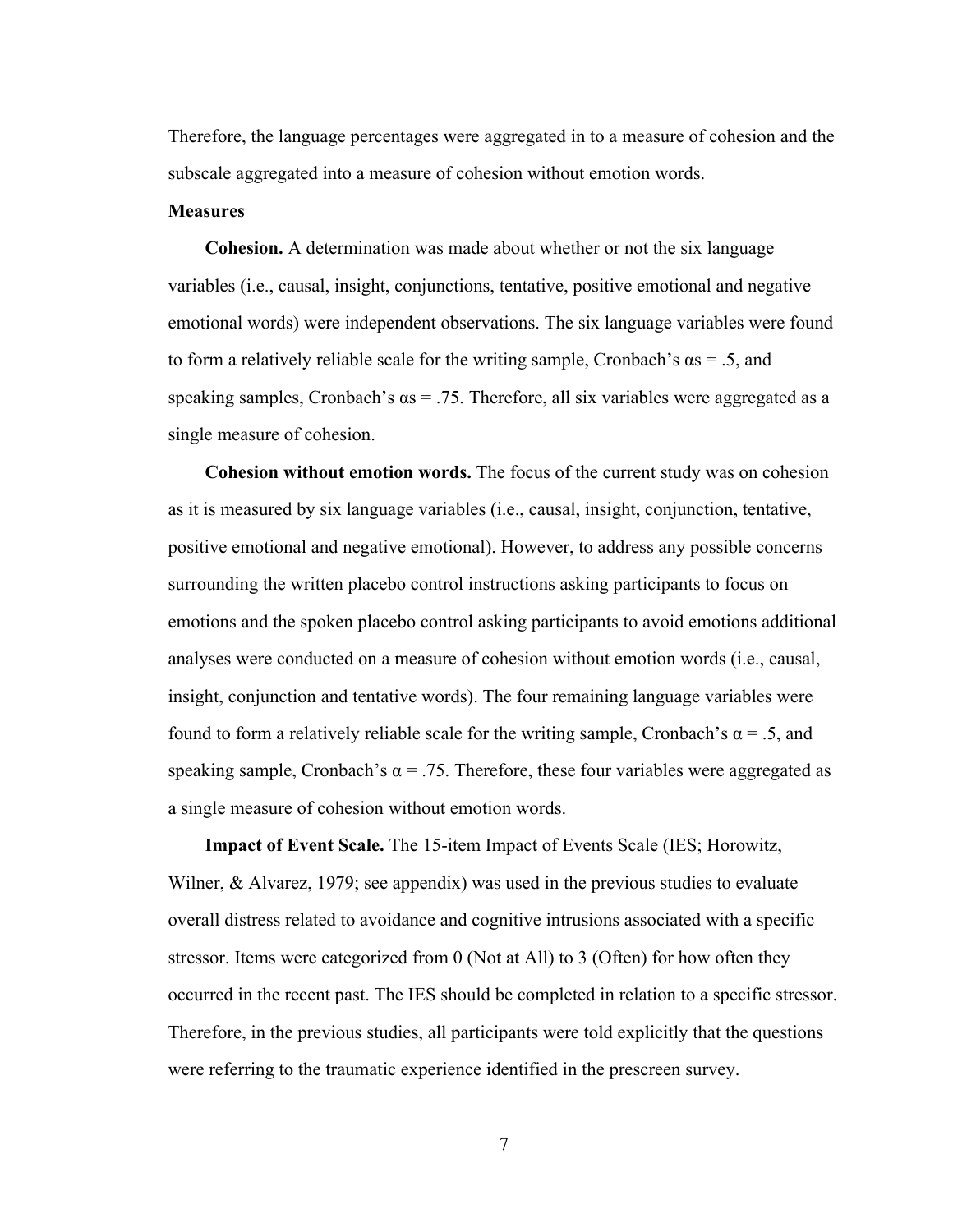Because of technical difficulties, this distress measure was not available for all participants: For the writing study, this distress measure was available only for the first session ( $n = 116$ ); for the speaking study, this distress measure was available for the first and second sessions ( $n = 146$ ).

## **Initial Analyses**

**Creating analogous transcripts.** The initial analysis began with an investigation into whether or not there was a substantial difference between the participant's language used in the first and last 10 min of the spoken sessions. A bivariate correlation was conducted with the percentage of use for each of the six identified language variables (i.e., causal, insight, conjunctions, tentative, positive emotional, and negative emotional words) as factors. This test indicated no substantial difference between any of the factors. This was represented by moderate correlations all of which were statistically significant,  $r s \geq .64$ ,  $p s \leq .01$ ; therefore the two sections were aggregated.

**Transformation of cohesion measure.** Given that the LIWC data is calculated as percentages based on count data (i.e., the ratio of *x* category of words to total number of words), the scores underwent an arcsine transformation to better normalize the data. Once statistically significant findings were found, the relevant means underwent a back transformation for interpretation. Therefore, the inferential statistics were reported on the arcsine transformation while the descriptives (i.e., means) were reported as backtransformed percentages.

**Private versus shared disclosures.** An investigation of whether or not the level of cohesion was statistically significantly different for those in the spoken conditions of private (i.e., believed no one would hear what they said) and shared (i.e., understood they were being recorded). A one-way repeated measures analysis of variance with the condition (private/shared) as the between subject variable, time as the within subject variable and cohesion at time point and cohesion at time point two as the dependent variables. This analysis indicated that any difference between the private and shared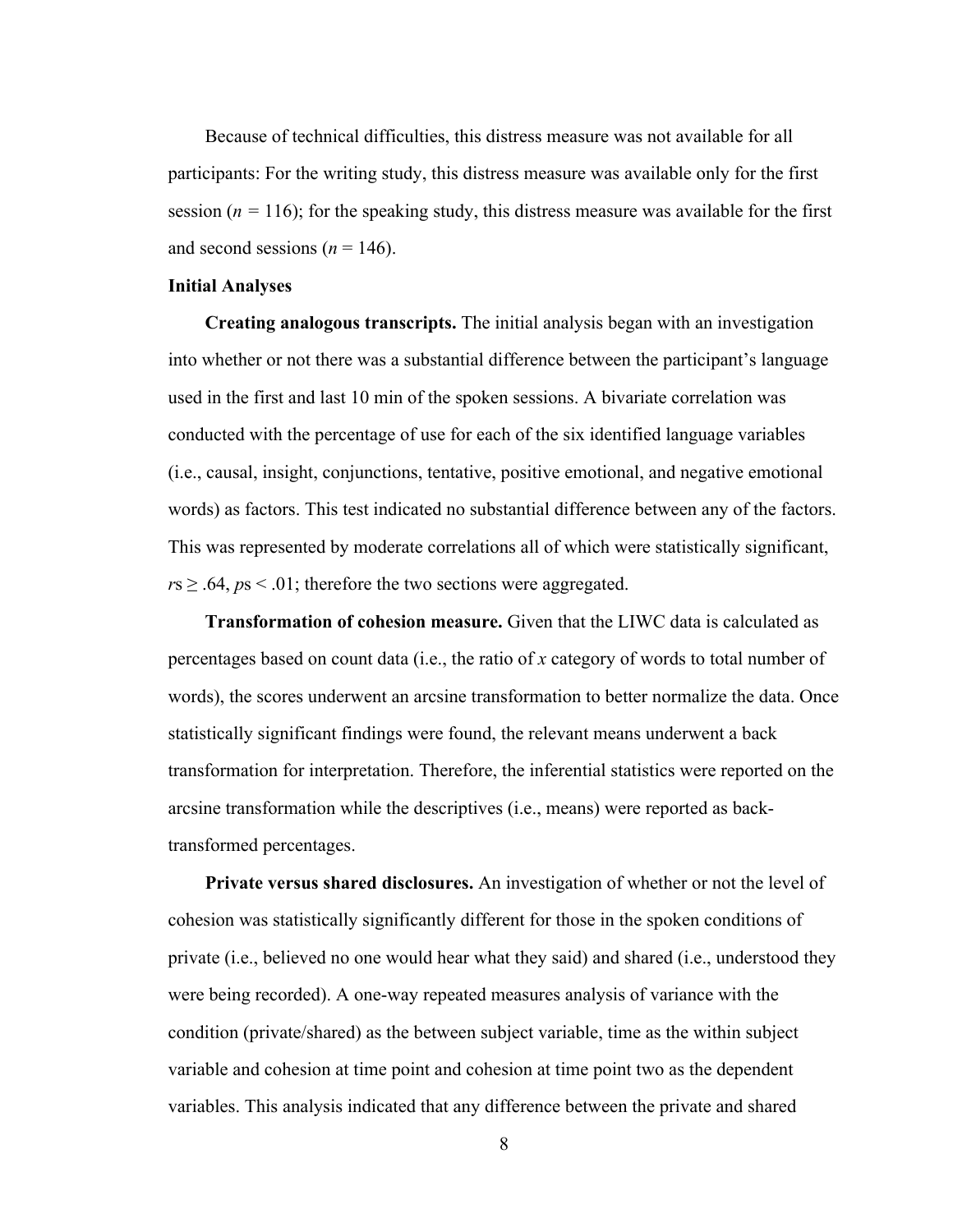conditions was likely because of chance in the first session,  $F(1,33) = 3.75$ ,  $p = .06$ , and the second session,  $F(1,33) = 1.84$ ,  $p = 0.2$ . Therefore, the private and shared participants' scores were aggregated for both sessions into a single condition of speaking about a traumatic event.

**Change over time.** An analysis was conducted to assess whether cohesion varied over time for either writing or speaking participants. A Condition (write/speak)  $\times$  Topic (trauma/everyday) repeated measures analysis of variance was conducted with time as the repeated measure and the arcsine transformed cohesion score as the dependent measure. This analysis for cohesion indicated only a main effect of time with no dependency on the condition or topic of disclosure,  $F(1,164) = 10.61$ ,  $p = .001$ . The writing participants who addressed an everyday experience were asked to focus on their emotions while the speaking participants who addressed an everyday experience were asked to avoid their emotions. To address this difference the analysis was conducted for cohesion without emotion words. This analysis also indicated only a main effect of time with no dependency on the condition or topic of disclosure,  $F(1,164) = 6.75$ ,  $p = .01$ . Therefore, the analysis of cohesion was focused on the first session and second session each in isolation for analyses including the measure cohesion without emotion words the same approach was taken.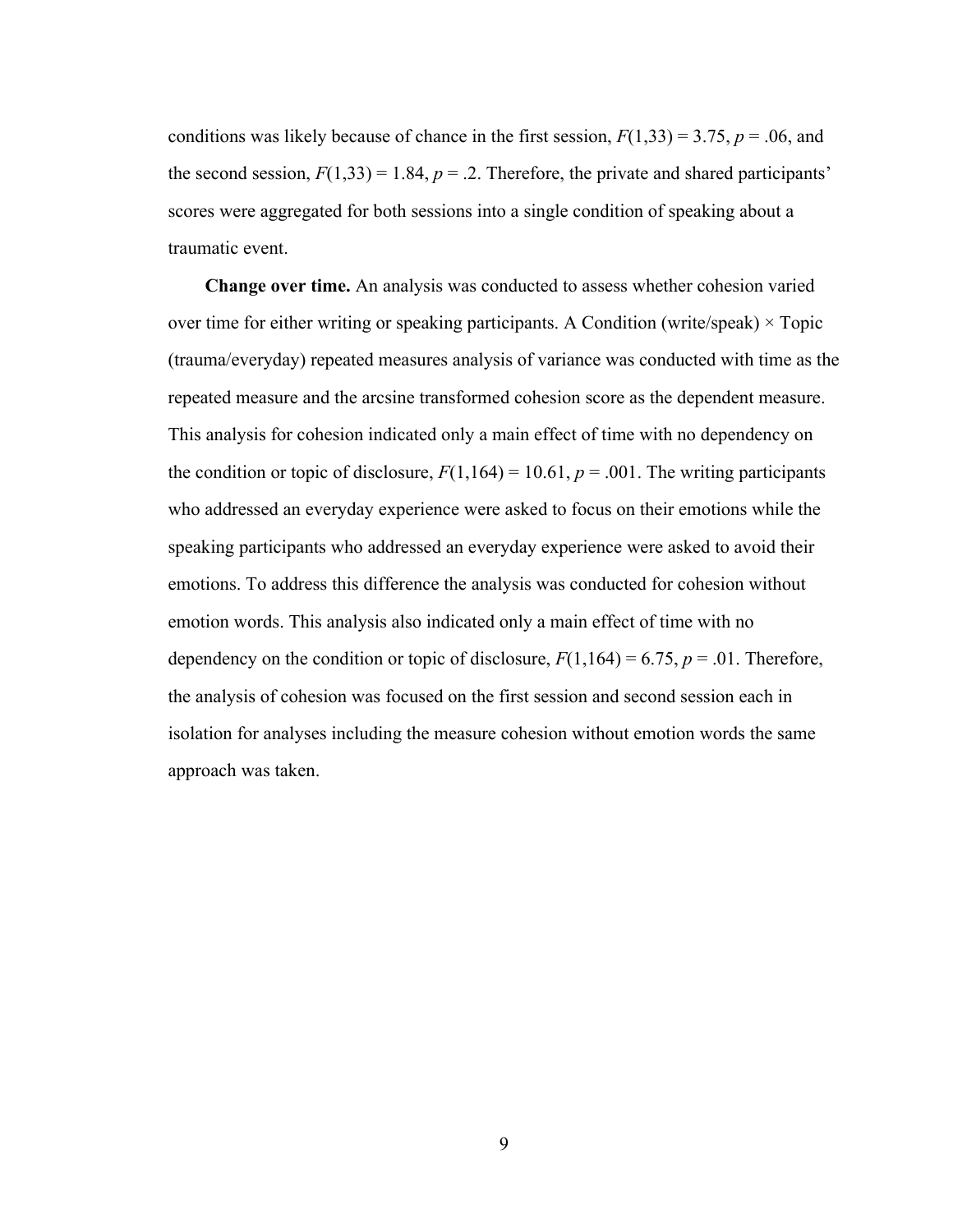# **Chapter 3**

## **Results**

## **Cohesion, Condition, and Topic**

The main analysis focused on whether or not individuals systematically vary their level of cohesion while writing or speaking about a traumatic or everyday experience. This analysis was carried out through a Condition (writing/speaking)  $\times$  Topic (trauma/everyday) analysis of variance, which included the arcsine transformed cohesion variable as the outcome measure. This allowed for the comparison between writing and speaking, disclosing about a traumatic event versus an everyday experience, and the possible interaction. This analysis was conducted for both the first and second session.

For the first session, the analysis on cohesion indicated a statistically significant interaction between the experimental conditions and the topics of disclosure, interaction  $F(1,174) = 6.83$ ,  $p = .01$ . As shown in Figure 1, further analysis of the first session interaction indicated that the effect differed for the condition of disclosure depending on whether the participant was disclosing about a trauma or an everyday experience: For those disclosing about a trauma, the difference between the average word use contributing to cohesion was statistically significant,  $F(1,174) = 5.61$ ,  $p = .02$ . The average cohesion indicated that those who wrote about a trauma were less cohesive (back-transformed  $M = 2.72\%$ ) than those who spoke about a trauma (back-transformed  $M = 3.02\%$ ). However for those disclosing about an everyday experience, the difference in cohesion was not statistically significant,  $F(1,174) = 2.40$ ,  $p = .1$ .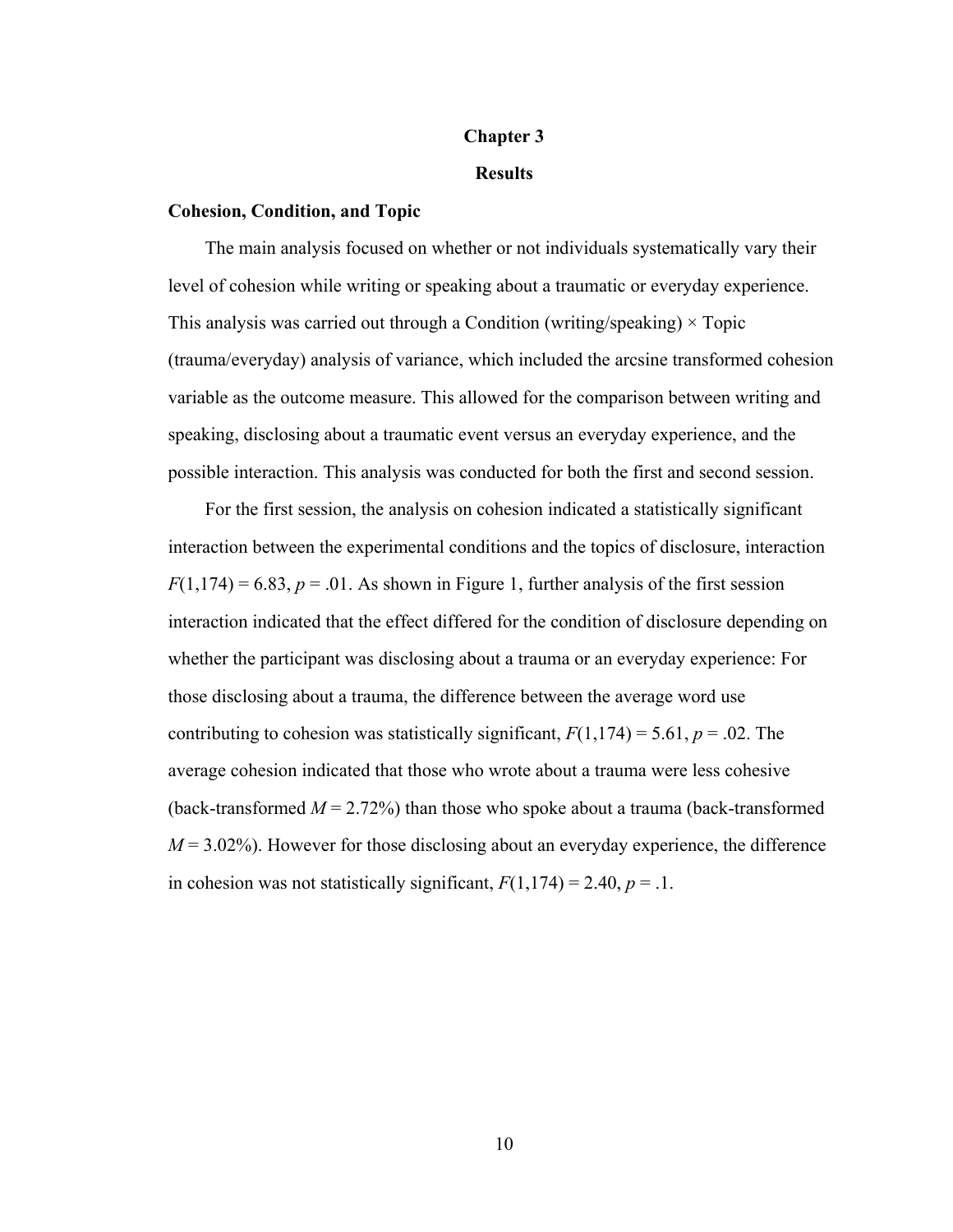

*Figure 1.* Mean word use contributing to cohesion when writing and speaking about a traumatic or everyday experience.

For the second session this interaction failed to be statistically significant, and there was instead only a main effect for topic,  $F(1,173) = 25.72$ ,  $p < .001$ . The average cohesion indicated those who either wrote or spoke about a trauma (back-transformed *M*  $= 3.16\%$ ) were more cohesive than those who either wrote or spoke about an everyday experience (back-transformed *M* = 2.57%).

Importantly, the focus of the current study was on cohesion as it is measured by six language variables (i.e., causal, insight, conjunction, tentative, positive emotional and negative emotional). However, to address any possible concerns surrounding the written placebo control instructions asking participants to focus on emotions and the spoken placebo control asking participants to avoid emotions additional analyses were conducted on a measure of cohesion without emotion words (i.e., causal, insight, conjunction and tentative words).

The same analysis was conducted for the cohesion without emotion words. For the first session, unlike the measure of cohesion, this analysis failed to indicate an interaction between the condition and topic,  $F(1,174) = 1.27$ ,  $p = .3$ . The analysis, instead, indicated a statistically significant main effect of both the condition of disclosure (i.e., writing or speaking),  $F(1,174) = 5.93$ ,  $p = .02$ , and the topic of disclosure (i.e., trauma or everyday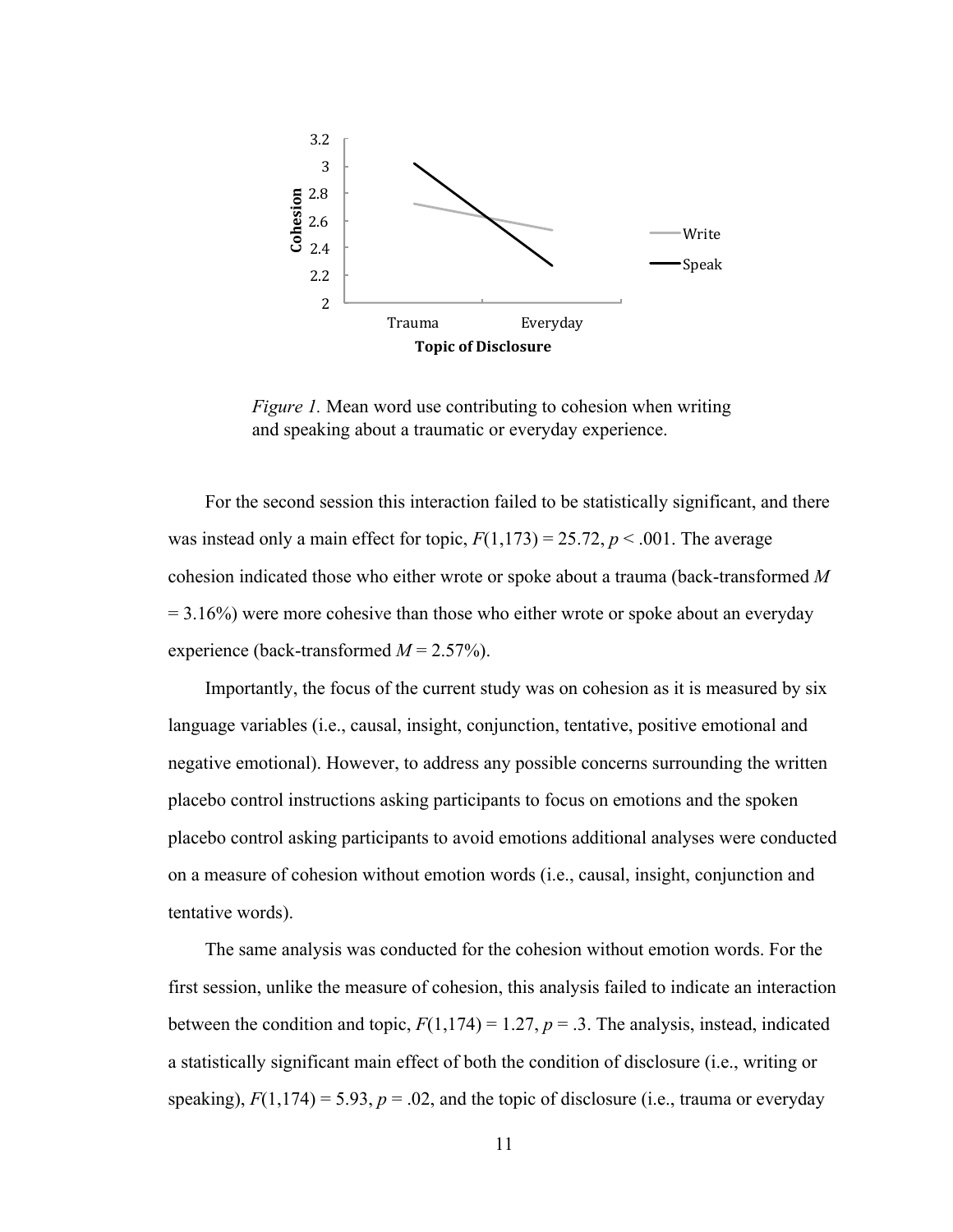experience),  $F(1,174) = 8.74$ ,  $p = .004$ . The average cohesion without emotion words indicated that overall those who wrote (back-transformed  $M = 2.90\%$ ) were less cohesive than those who spoke (back-transformed  $M = 3.19\%$ ), and that overall those who disclosed about a trauma (back-transformed  $M = 3.23\%$ ) were more cohesive than those who disclosed about an everyday experience (back-transformed *M* = 2.87%).

For the second session, however, the pattern for cohesion without emotion words mimicked that of cohesion as there was only a main effect for topic,  $F(1,173) = 13.71$ , *p* < .001. The average cohesion without emotion words also mimicked that of cohesion and indicated the word use contributing to cohesion for those who either wrote or spoke about a trauma (back-transformed  $M = 3.55\%$ ) was greater than those who either wrote or spoke about an everyday experience (back-transformed *M* = 3.00%).

## **Cohesion and Distress**

The next analyses examined the relationships between cohesion and self-reported distress levels, measure by the Impact of Event Scale, under the conditions of writing and speaking about either a traumatic or an everyday experience. For the first session, an initial Condition (writing/speaking)  $\times$  Topic (trauma/everyday)  $\times$  Cohesion analysis of variance was conducted with the level of distress as the dependent variable and the arcsine transformed level of cohesion as a continuous variable.

The first session analysis indicated a three-way interaction between the conditions, the topics and the continuous variable of cohesion, interaction  $F(1,170) = 4.12$ ,  $p = .04$ . Further analysis of the first session three-way interaction indicated that the relationship between cohesion and distress was dependent on the levels of condition and topic: Specifically, cohesion was significantly related to distress for those speaking about an everyday experience,  $F(1,170) = 5.17$ ,  $p = .02$ . When the levels of cohesion were isolated for those in this condition (i.e., speaking about an everyday experience), a partial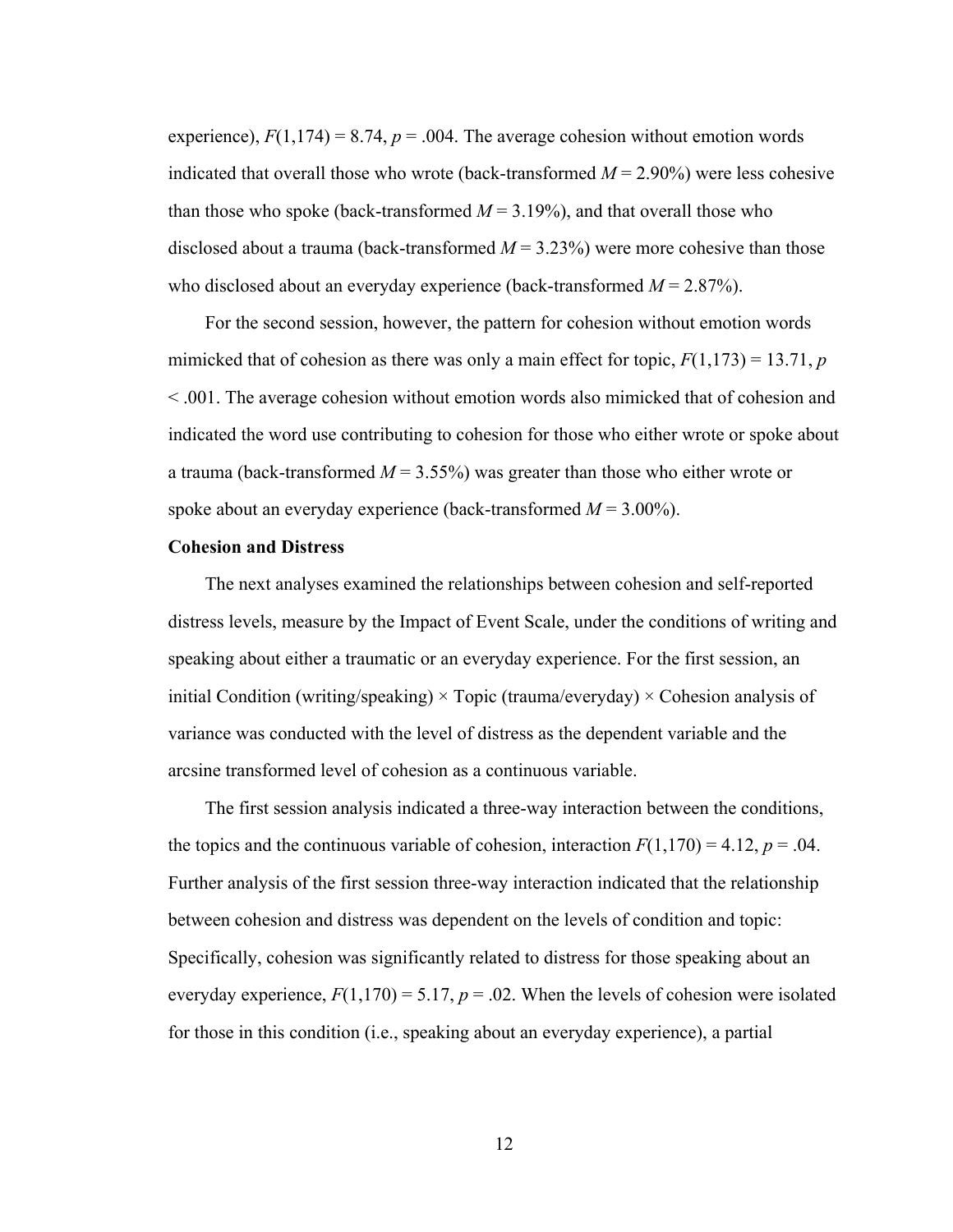correlation was discovered,  $r = .17$ ,  $p = .02$ .<sup>1</sup> No other disclosure conditions were significantly related to distress, *ps* > .6.

Because of the availability of distress data in the previous studies, the second session distress analysis was only conducted for those in the spoken condition. Therefore, an initial Topic (trauma/everyday)  $\times$  Cohesion analysis of variance was conducted for those in the speaking condition with the level of distress as the dependent variable and the arcsine transformed level of cohesion as a continuous variable. This second session analysis failed to indicate a relationship between distress and topic,  $F(1,58) = 1.74$ ,  $p =$ .2, or distress and cohesion,  $F(1,58) = 0.61$ ,  $p = .4$ . There was also no indication of a statistically significant interaction between topic and cohesion, interaction  $F(1,58) = 2.16$ ,  $p = 0.2$ .

Once again, the focus of the current study was on cohesion as it is measured by six language variables (i.e., causal, insight, conjunction, tentative, positive emotional and negative emotional). However, to address any possible concerns surrounding the written placebo control instructions asking participants to focus on emotions and the spoken placebo control asking participants to avoid emotions additional analyses were conducted on a measure of cohesion without emotion words (i.e., causal, insight, conjunction and tentative words).

For the first session, an initial Condition (writing/speaking)  $\times$  Topic  $(t$ rauma/everyday)  $\times$  Cohesion without Emotion Words analysis of variance was conducted with the level of distress as the dependent variable and the arcsine transformed level of cohesion without emotion words as a continuous variable. The pattern for the first session analysis of cohesion without emotion words mimicked that of cohesion and indicated a three-way interaction. This interaction was between the conditions, the topics

 $\overline{a}$ 

<sup>1</sup> For this and the following analysis, the partial *r* was obtained through a multiple regression because the analysis of variance did not provide it.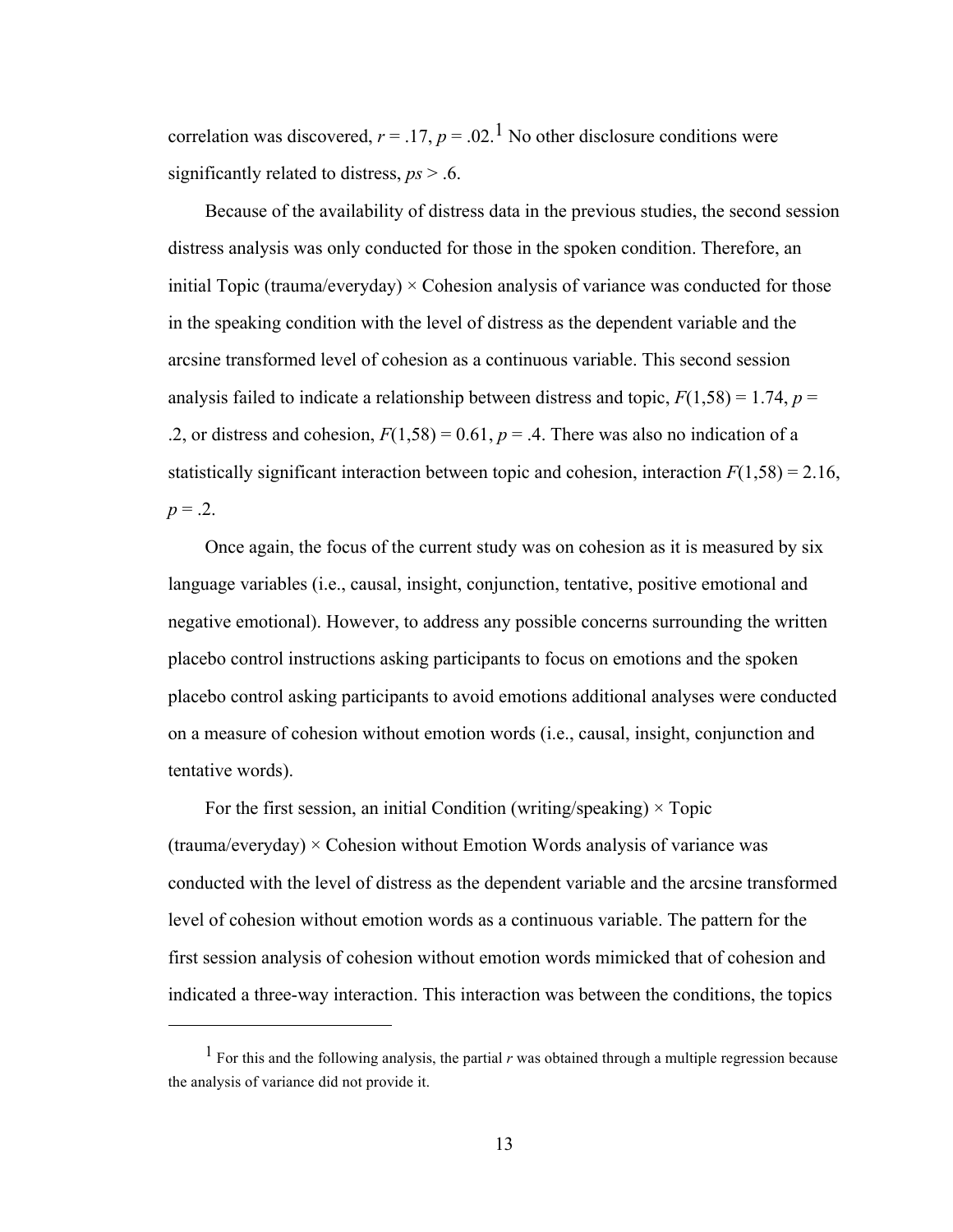and the continuous variable of cohesion without emotion words, interaction  $F(1,170)$  = 4.04,  $p = 0.05$ . Further analysis of this first session three-way interaction indicated that the relationship between cohesion without emotion words and distress was dependent on the levels of condition and topic: Specifically, cohesion without emotion words was significantly related to distress in the same way cohesion was—for those speaking about an everyday experience,  $F(1,170) = 4.50$ ,  $p = .04$ . When the levels of cohesion without emotion words were isolated for those in this condition (i.e., speaking about an everyday experience), a partial correlation was once again discovered,  $r = .16$ ,  $p = .04$ . No other disclosure conditions were significantly related to distress, *ps* > .4.

Because of the availability of distress data in the previous studies, the second session distress analysis was only conducted for those in the spoken condition. Therefore, an initial Topic (trauma/everyday)  $\times$  Cohesion without Emotion Words analysis of variance was conducted for those in the speaking condition with the level of distress as the dependent variable and the arcsine transformed level of cohesion as a continuous variable. The pattern of second session analysis of cohesion without emotion words did not mimic that of cohesion but rather indicated a statistically significant interaction between topic and cohesion without emotion words when related to distress scores, interaction  $F(1,58) = 5.56$ ,  $p = .02$ . Further analysis of the second session two-way interaction between cohesion without emotion words and topic indicated that the relationship between cohesion without emotion words and distress was dependent on the topic of disclosure: Specifically, cohesion without emotion words was still significantly related to distress for those speaking about an everyday experience,  $F(1,58) = 4.00$ ,  $p =$ .05. When the levels of cohesion without emotion words were isolated for those in this condition (i.e., speaking about an everyday experience), once again a partial correlation was discovered,  $r = 0.25$ ,  $p = 0.05$ . The other disclosure condition was not significantly related to distress,  $F(1,58) = 1.63$ ,  $p = .2$ .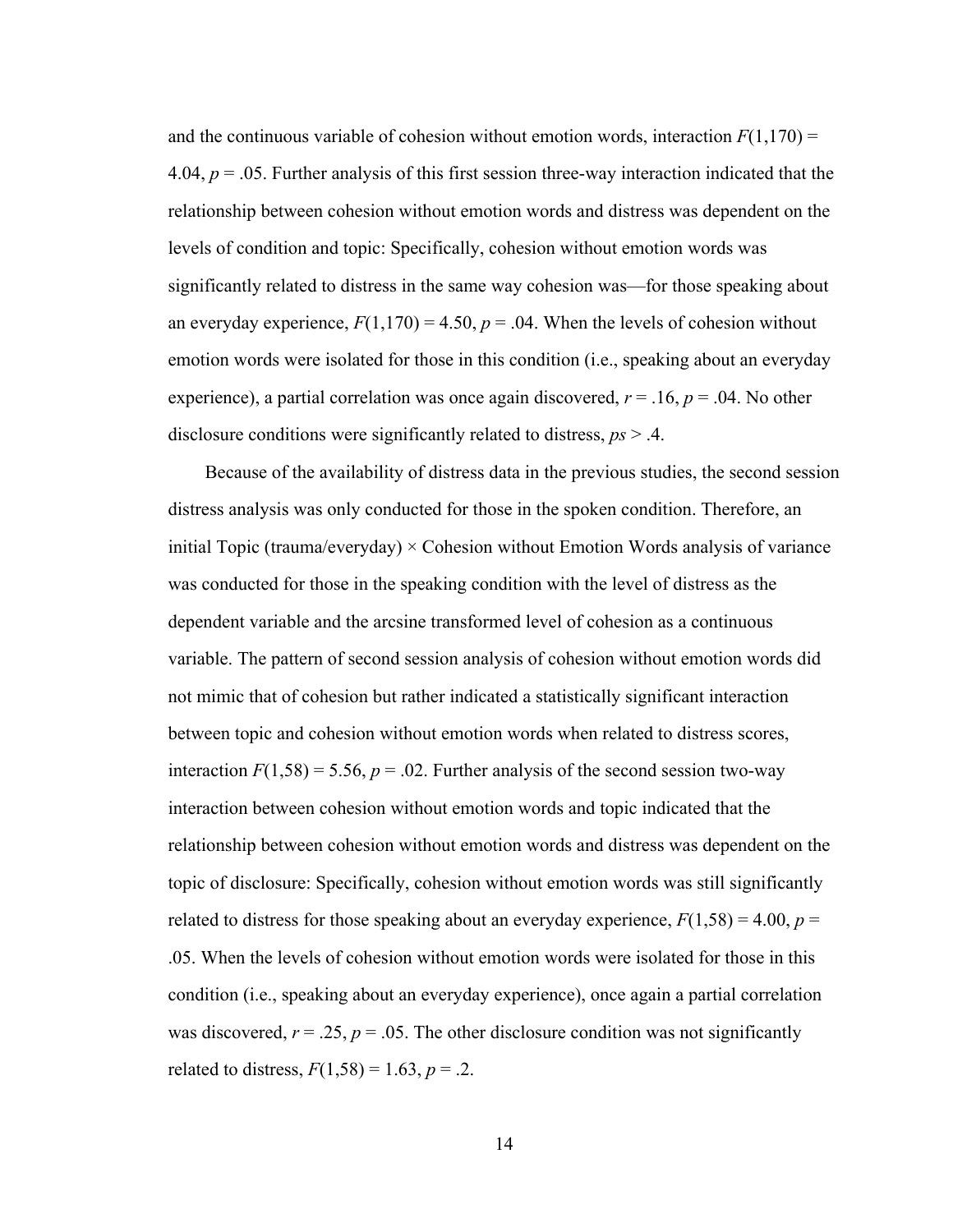## **Cohesion Over Time**

Another interesting question is concerned with the change in cohesion over time. To assess this change a Condition (writing/speaking)  $\times$  Topic (trauma/everyday) analysis of variance was conducted, which included the arcsine transformed cohesion score for the second session as the outcome measure and the arcsine transformed cohesion score for the first session as a covariate. Once the first session cohesion scores were included, the analysis indicated only a main effect for the topic of disclosure,  $F(1,163) = 11.32$ ,  $p =$ .001. The average cohesion scores for the second session, taking into account the first session cohesion scores, indicated that overall those who disclosed about a traumatic event (back-transformed  $M = 3.05\%$ ) changed their level of cohesion over time more than those who disclosed about an everyday experience (back-transformed  $M = 2.65\%$ ).

Once again, the focus of the current study was on cohesion as it is measured by six language variables (i.e., causal, insight, conjunction, tentative, positive emotional and negative emotional). However, to address any possible concerns surrounding the written placebo control instructions asking participants to focus on emotions and the spoken placebo control asking participants to avoid emotions additional analyses were conducted on a measure of cohesion without emotion words (i.e., causal, insight, conjunction and tentative words).

For cohesion without emotion the Condition (writing/speaking)  $\times$  Topic (trauma/everyday) analysis of variance was conducted, which included the arcsine transformed cohesion score for the second session as the outcome measure and the arcsine transformed cohesion score for the first session as a covariate. Once the first session cohesion scores were included, the analysis indicated only a main effect for the topic of disclosure,  $F(1,163) = 8.15$ ,  $p = .005$ . The average cohesion without emotion scores for the second session, taking into account the first session cohesion without emotion scores, once again indicated that overall those who disclosed about a traumatic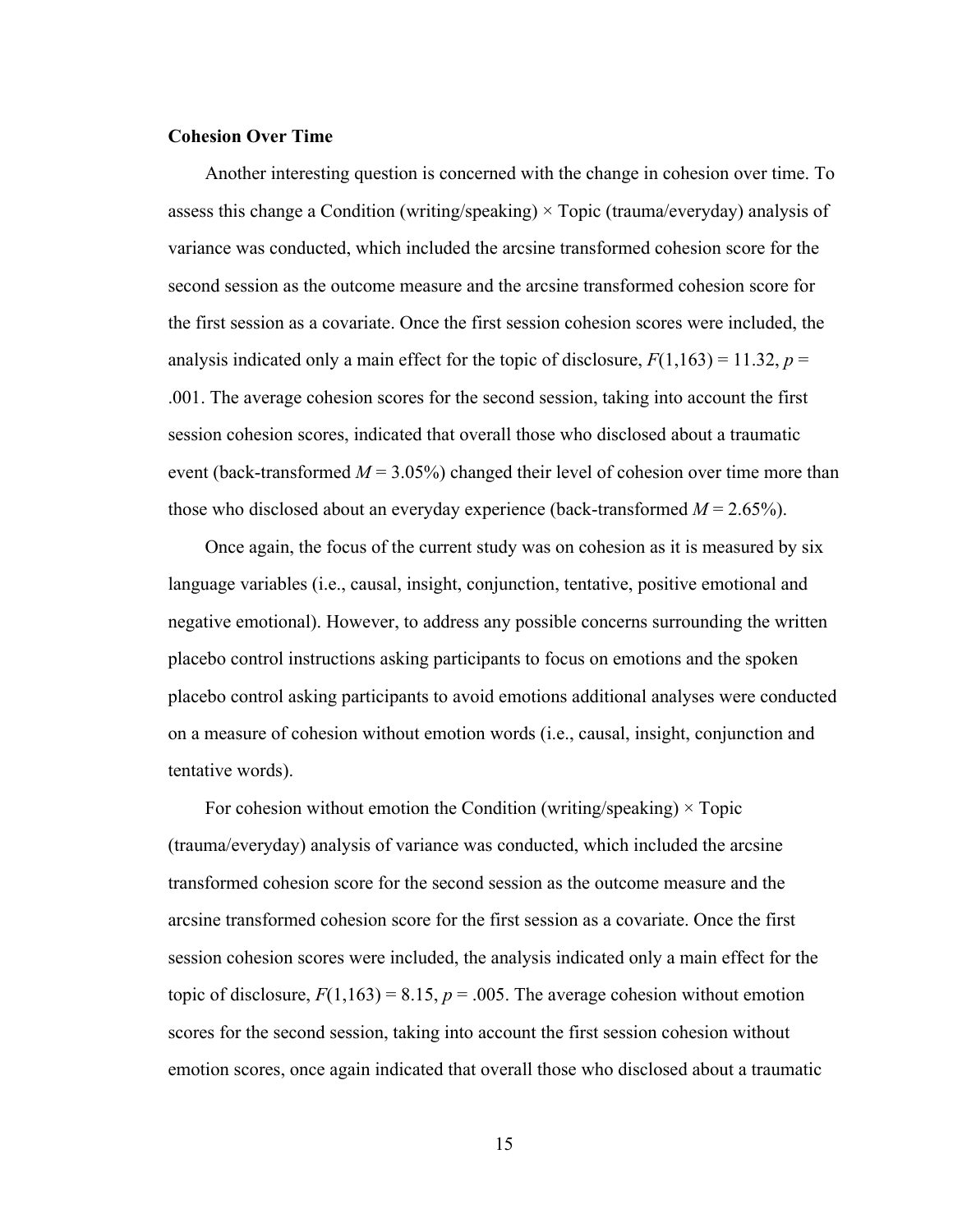event (back-transformed  $M = 3.46\%$ ) changed their level of cohesion over time more than those who disclosed about an everyday experience (back-transformed  $M = 3.02\%$ ).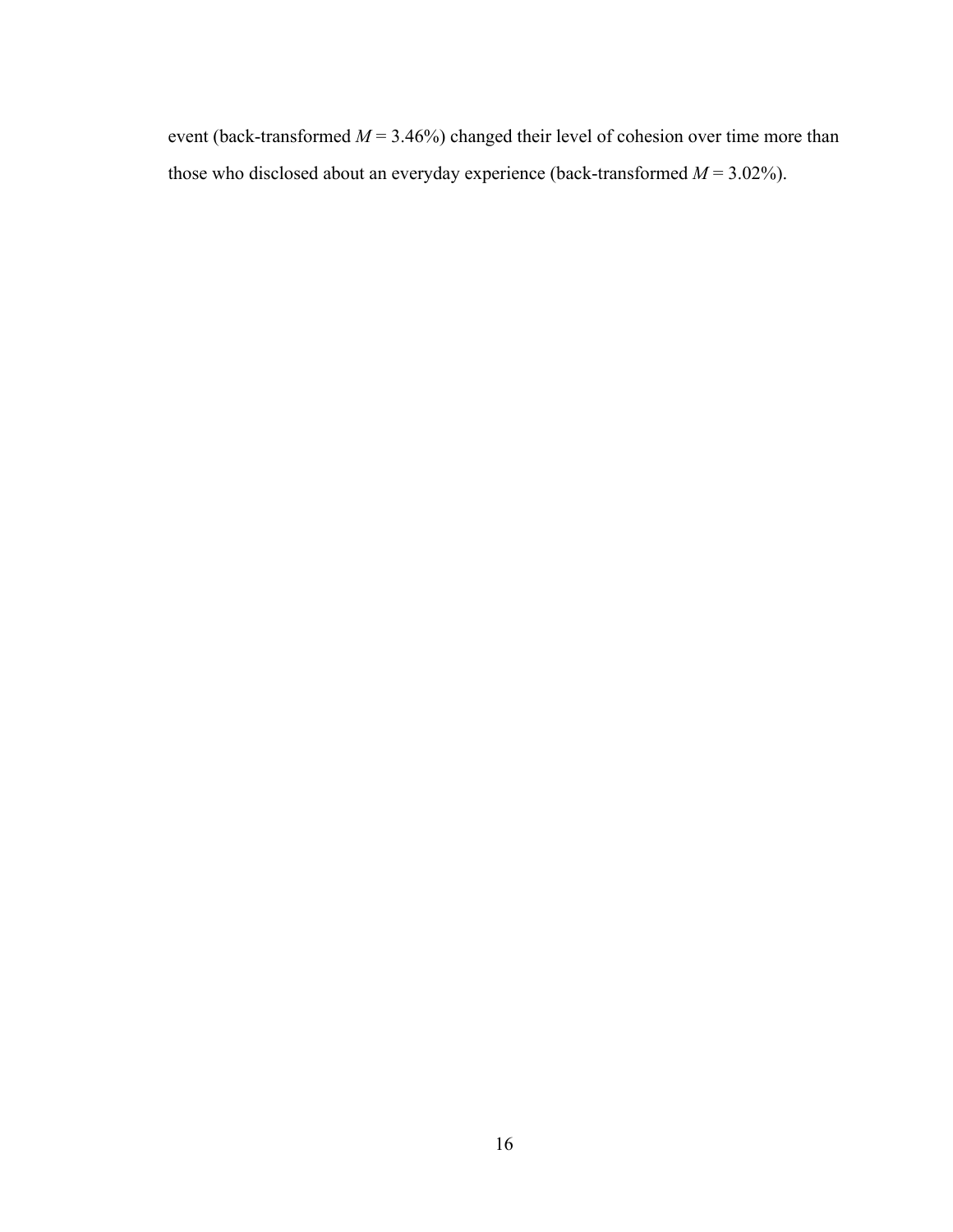#### **Chapter 4**

#### **Discussion**

#### **Condition of Disclosure and Cohesion**

This was simply an exploratory study in that the language categories found when speaking about a traumatic event have been largely understudied. The goal of this research study was to explore the language when speaking in comparison to what is known about the language when writing. The primary question focused on whether or not language use when one writes differs from the language use when speaking based on the subject matter of disclosure. The main analysis partially supported this question. It first indicated that the six language variables important for cohesion in writing—causal, insight, conjunctions, tentative, and positive and negative emotional words (Boals & Klein, 2005; Graesser et al., 2004; Pasupathi, 2007; Ramírez-Esparza & Pennebaker, 2006)—are also related to each other when speaking.

In the writing sample individuals were asked to relive their traumatic event, as well as their everyday experience by focusing on the emotions surrounding these events. These instructions may have directed the participants to use a disproportionate amount of emotion words, which are key variables in the cohesion measure.

In the speaking sample individuals were asked to relive their traumatic event by focusing on the emotions surrounding these events. However, they were asked to avoid the emotions or opinions related to their everyday experience and to focus on the facts. These instructions may have directed the participants to use a disproportionate amount of emotion words, which are key variables in the cohesion measure.

To address this difference, analyses were conducted for cohesion without emotion words—causal, insight, conjunction and tentative words. The initial investigation for these four language variables also indicated a relationship for both writing and speaking. This suggests the approach to disclosure—being cohesive—when speaking may be somewhat similar to that of writing.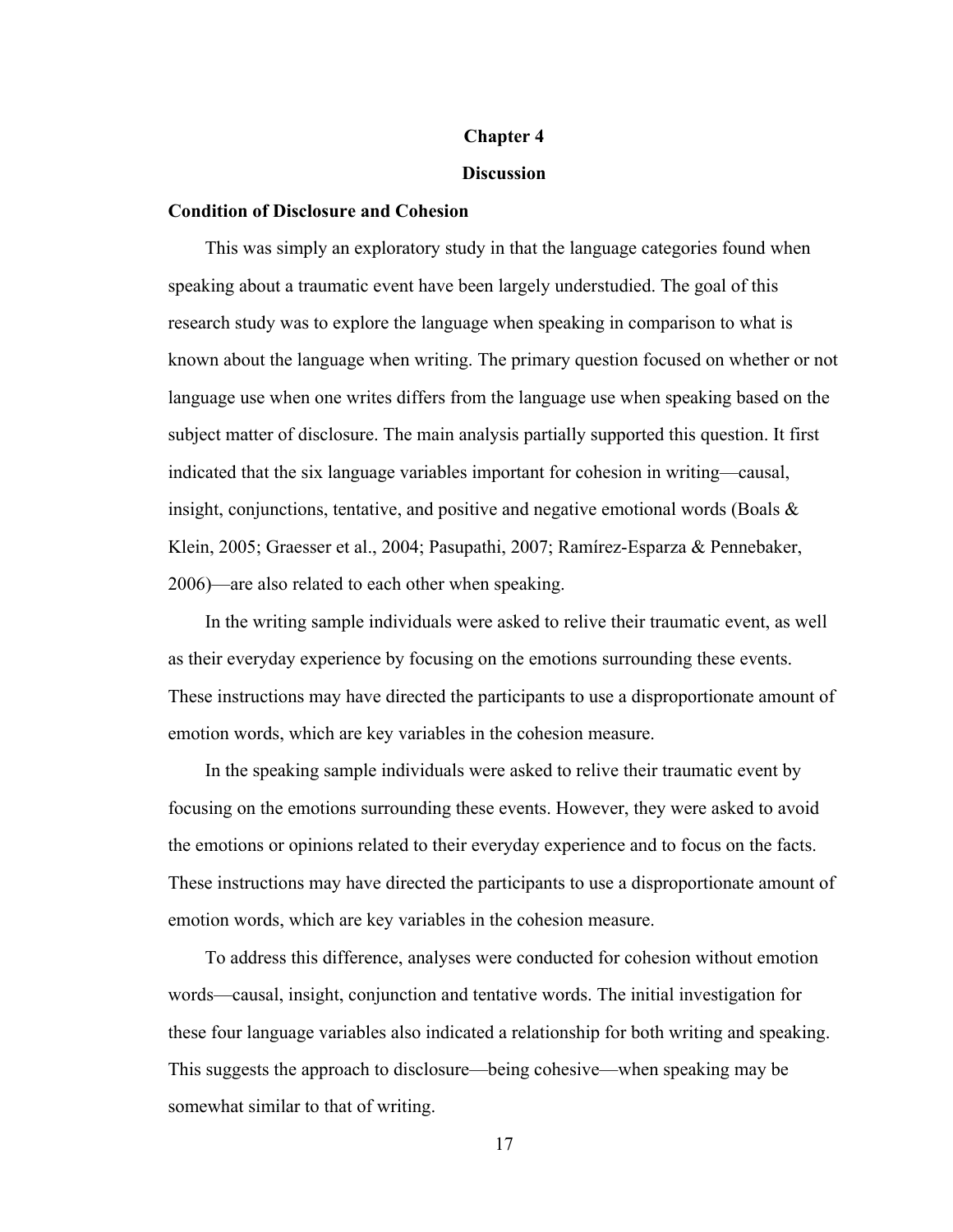There were interesting, if varied, findings when the different cohesion measures (i.e., with and without emotional words) were examined in relation to how and what was disclosed. When emotional words were included, individuals disclosing about a traumatic event were more cohesive (i.e., used more of the six language variables) when speaking versus writing. However, this pattern did not hold for those disclosing about an everyday experience because the difference in cohesion between writing and speaking about an everyday experience was likely because of random chance. This may have been an artifact of the instructions given to the everyday experience participants. That is, the difference that may have been created between writing and speaking may have been mitigated by the increase in emotion words for those who wrote.

This possibility is further supported by the difference in cohesion without emotion words. When emotional words were not included, those who wrote in general did so less cohesively than those who spoke. This means those who spoke about a traumatic event or an everyday experience did so more cohesively suggesting that speaking is a more cohesive act than writing. Once again, those who disclosed about a traumatic event in general did so more cohesively than those who disclosed about an everyday experience.

Together these findings suggest, just as previous research does, that there is a difference in processing when addressing a trauma versus an everyday experience. More importantly, is the suggestion that while the processing for disclosing about a trauma may be similar when writing and speaking the execution of that process may differ. That is, although both methods of disclosure have an element of cohesion those who speak may be more cohesive than those who write.

One explanation for this finding is when individuals disclose about important events they are seeking to understand it, and speaking may be a more efficient way of getting at that understanding. Pennebaker and Francis (1996) suggest that individuals do, in fact, use language to seek out understanding and apply meaning to experiences. Their experience is with writing, but it may be the case that when speaking one is uninhibited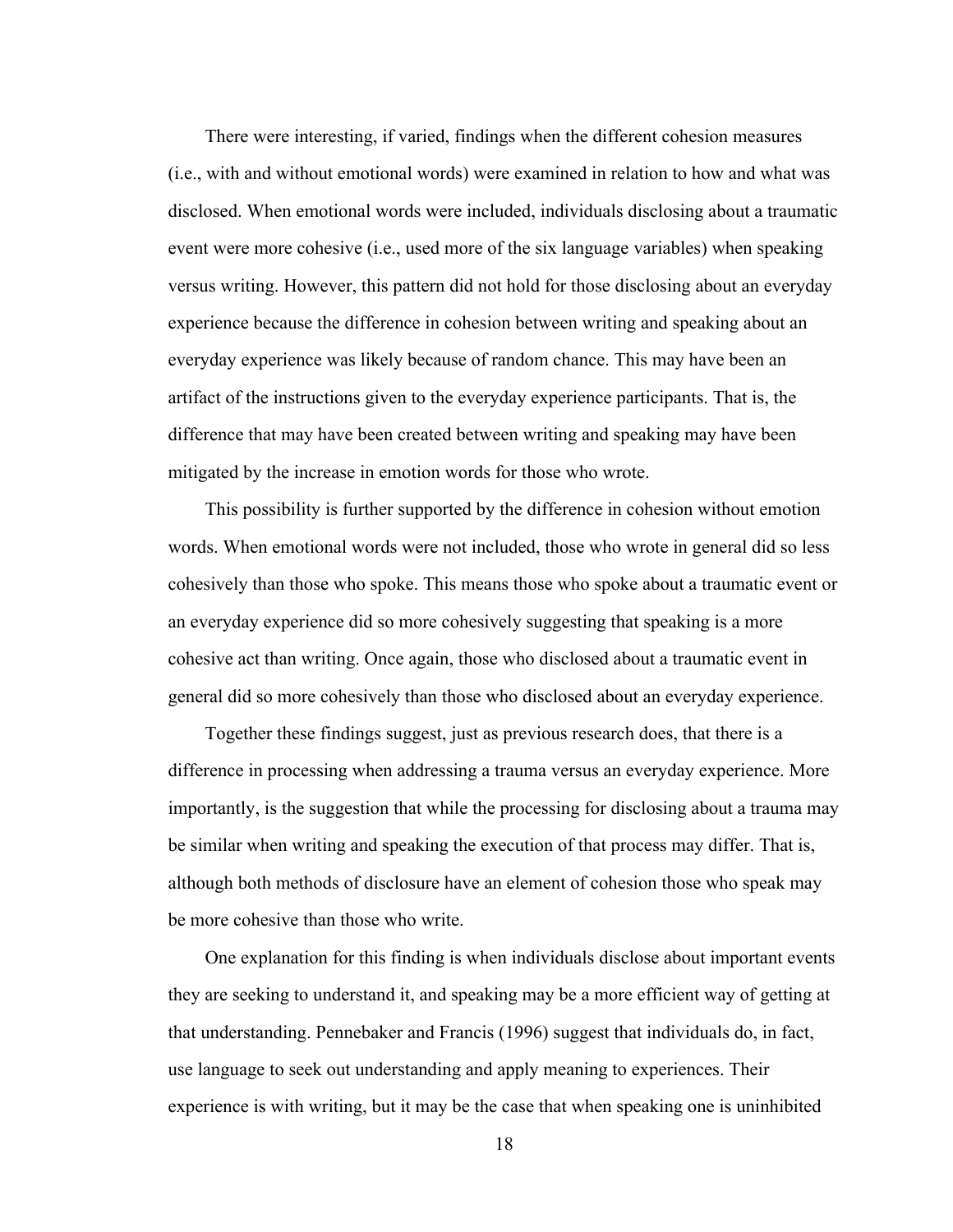by the strict rules of grammar bearing down on one who writes. This freedom could lead to more substance, which could lead to greater understanding. This understanding may be represented through the language variables measured, and therefore show up as cohesion.

Another possible explanation for this finding is that when individuals speak they are simply more coherent than when they write about them. That is, speaking is a more common behavior than writing, and as such people are more comfortable participating in it. It is difficult, however, to be confident through research because before the invention of the Linguistic Inquiry Word Count (LIWC) program, Russell (1989) concluded that there has been little substantial progress in the area of language and psychotherapy (i.e., talk therapy), which is the closest analogy to what was studied in the current project. After the invention of LIWC few researchers, if any, have analyzed the language categories in relation to cohesion within psychotherapy. Therefore, it is difficult to confirm or deny that speaking is an avenue through which coherent narratives are more easily produced.

Another interesting finding from this study is that the difference in cohesion between those who wrote and those who spoke, regardless of subject matter, failed to be discovered in the second session disclosures with or without emotional words included in the measure. That is, by the second instance of addressing the traumatic event those who wrote had become as cohesive as those who spoke. Still there was a difference in cohesion for those who addressed a traumatic event versus an everyday experience. This could be a greater indicator that speaking is a more practiced ritual and as such lends itself to more cohesive disclosure in the immediate, and that approaching a traumatic event is done so differently than other mundane events. Nevertheless, with practice it seems individuals are able to create equally coherent narratives when writing or speaking. This could have implications for psychotherapy in that the popular journaling homework may need to follow rather than precede the discussion of a traumatic event. That is, if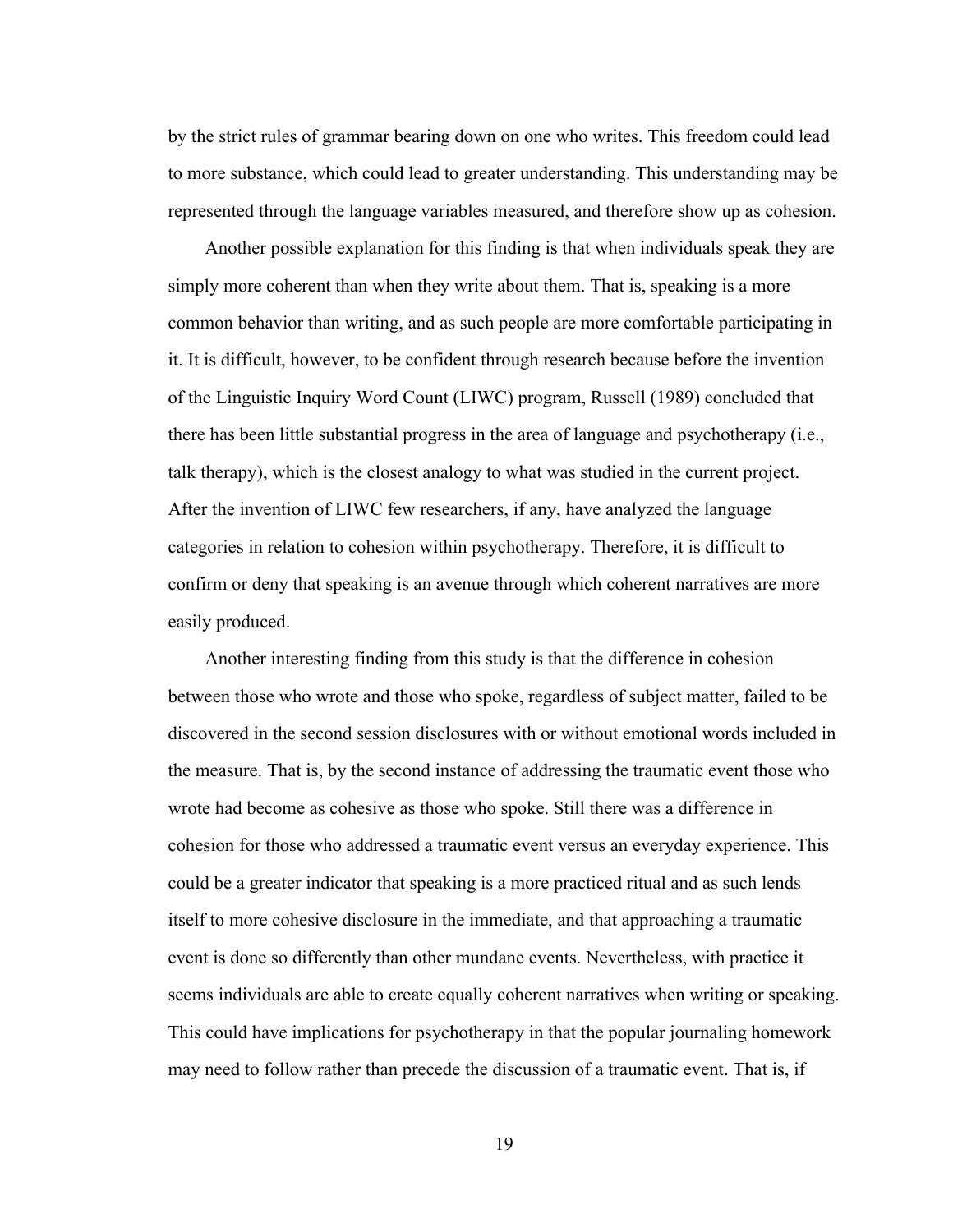cohesion comes more naturally through speech it may be beneficial to talk about a traumatic event and then write about it to avoid an initial lack of cohesion.

## **Cohesion and Distress**

The secondary question was concerned with whether or not particular patterns of language use during disclosure were reliably related to the level of self-reported distress. For both versions of cohesion (i.e., with or without emotional words) the levels of cohesive speech for the first session were only related to distress for those who spoke about an everyday experience. This relationship was such that the more cohesive individuals were when talking about their everyday experiences the more distressed they were. There were no other significant correlations between cohesion and distress for the first session.

By the second session the results varied based on the measure. For the measure including the emotional words, the level of cohesion was unrelated to distress entirely, even for those who spoke about an everyday experience. However for the measure not including emotional words, the relationship between cohesion and distress for those speaking about an everyday experience had become stronger.

One possible explanation for the positive correlation between cohesion and distress in the first and second sessions comes through the understanding of what is happening during cohesive disclosure. It is possible that individuals constantly seek understanding and meaning in their lives (Pennebaker & Francis, 1996). If this were true, being denied the opportunity to speak about a traumatic event in favor of speaking about the mundane facts of everyday life may lead to more distress. An individual who willingly participates in a research study she knows is about a recent traumatic event may interpret a request to talk about the mundane (i.e., control participants) as a request to suppress their trauma. That is, the more an individual focused on meaningless behaviors (e.g., "I brushed my teeth, I went to the bathroom, I ate toast for breakfast") the more their trauma was repressed. Therefore, those individuals may have unknowingly participated in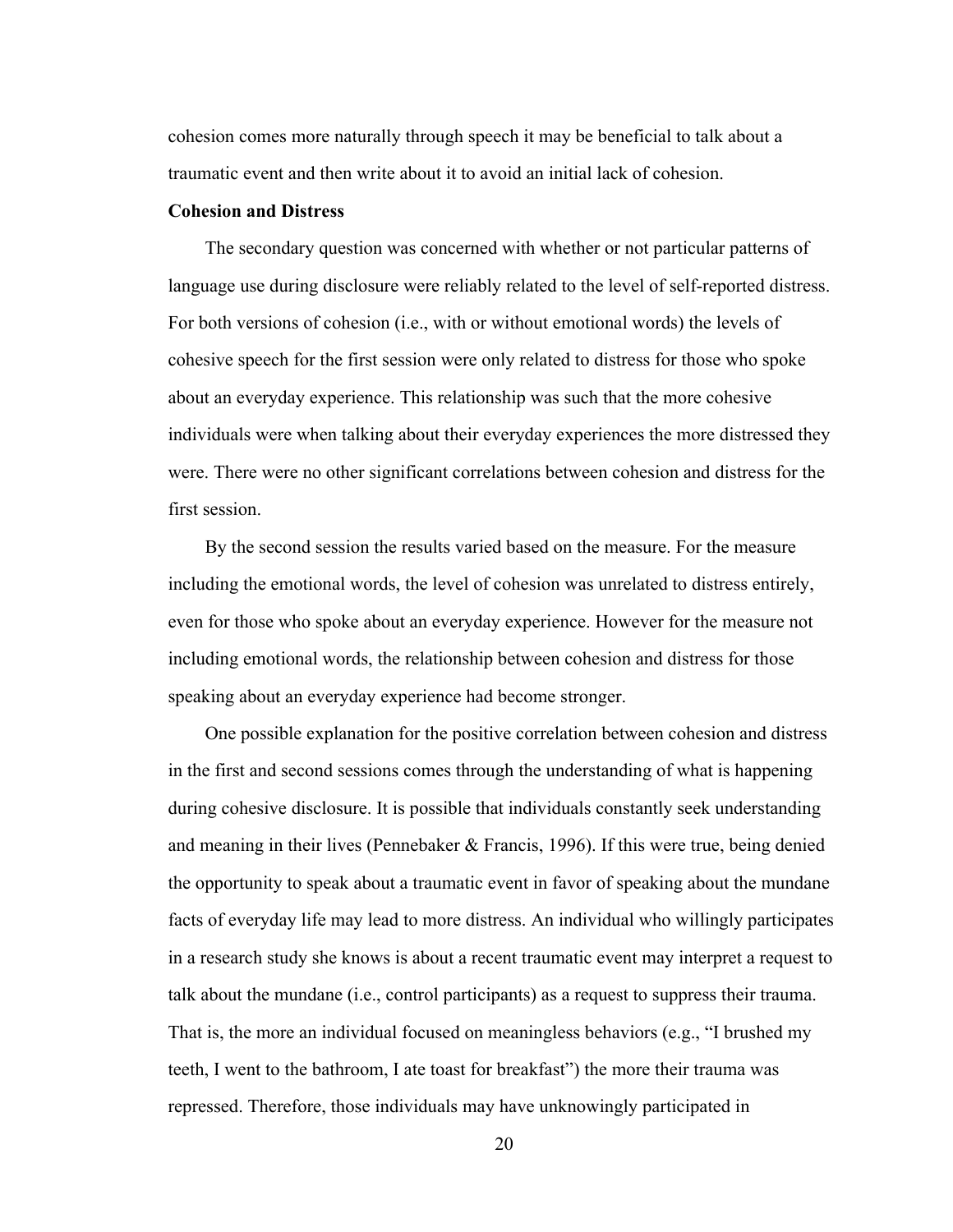maladaptive behavior (Pennebaker  $&$  Francis, 1996). This could have been the factor that led to both increased cohesion and increased distress.

The fact that this relationship was not seen in the writing sample could be an artifact of the instructions given. For those in the writing condition, they were asked to relive emotionally their everyday experience, which offered an avenue for meaning making. Whereas those in the speaking condition were asked to give only the facts and actively avoid the emotions associated, which inherently leads to repressed emotions. Although the popular explanation for why disclosing about a traumatic event is helpful no longer centers on cathartic experiences, Stapleton (2009) is one of the only studies to allow the placebo participants the opportunity to utilize emotion in their disclosures. Given the patterns of the current study, it may be that using emotion in everyday disclosure is not positively helpful, but rather preventatively helpful in that it does not require maladaptive repression.

## **Cohesion over Time**

The participants who disclosed about traumatic events increased their cohesiveness over time more than those who disclosed about an everyday experience. This could be seen as evidence that individuals must address their trauma several times before seeing the maximum amount of benefit (Pennebaker, 2000). That is, if cohesion is the mechanism of change (Graybeal et al., 2002; Pennebaker & Seagal, 1999; Smyth et al., 2001) and it is continuously achieved, it seems logical to assume that with each disclosure more benefit would be gained. Therefore, it is recommended that individuals write or speak about their traumatic event more than once.

## **Limitations and Future Research**

There were certainly a few limitations inherent in this study. The samples came from two previously conducted studies, meaning the participants were not randomly assigned from the exact same population into either writing or speaking. Moreover, the studies only shared one measure of distress making it difficult to examine completely the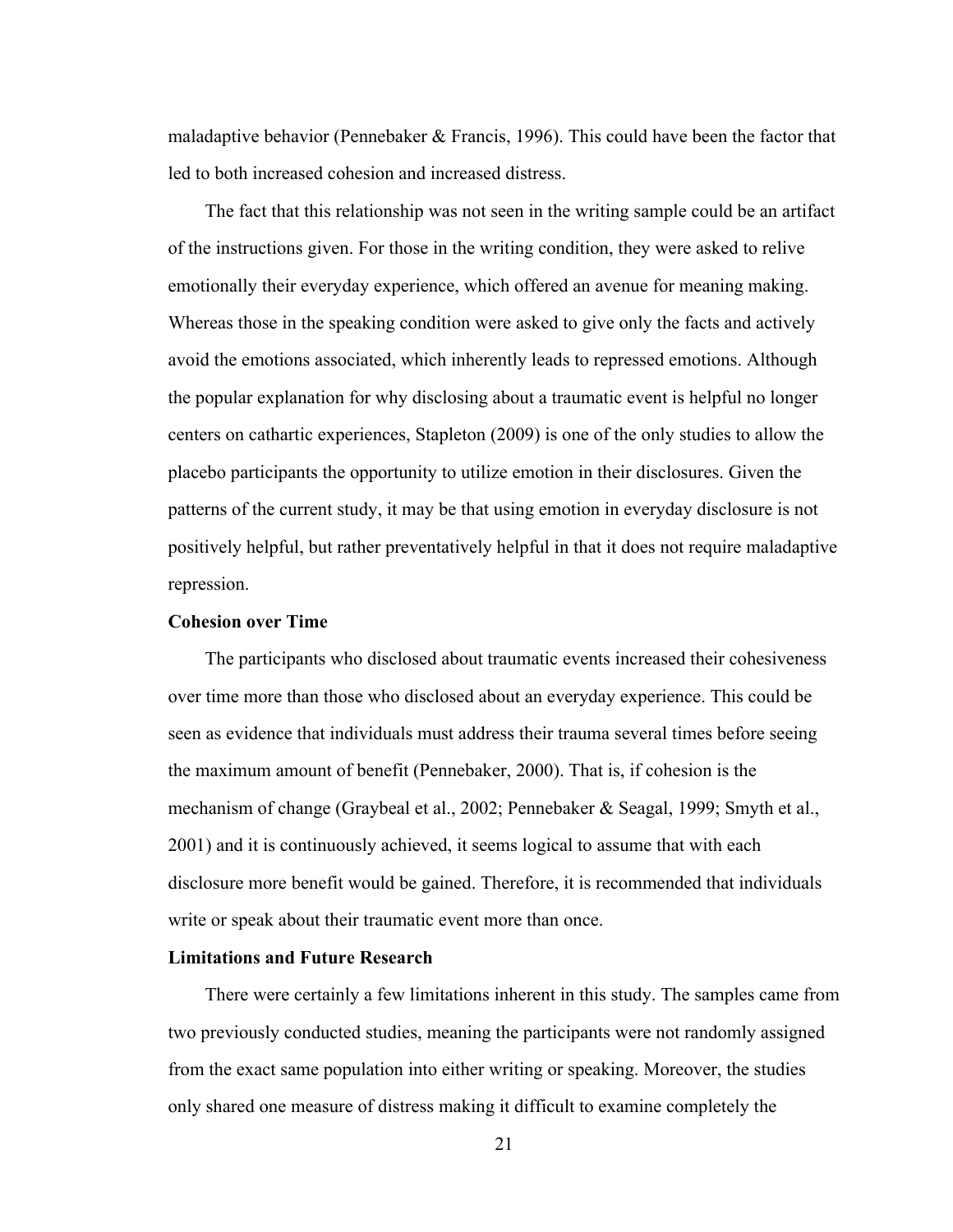relationship between language and outcome. Additionally, the writing study was somewhat abbreviated in that the participants only wrote for 10 min. Therefore, designing an experiment in which these factors are controlled is recommended.

The last and most important limitation highlights the limitation with the Linguistic Inquiry Word Count program (LIWC). The program LIWC simply counts the words and creates a percentage based on the total word count for a given text. As researchers have accurately pointed out, this approach does not take into consideration the context of words (Hirsh, 2009; Kangas, 2014), and in some cases may completely misinterpret the meaning. As Sloan (2009) explains if a person says, "I am not happy" LIWC still codes "happy" as a positive emotional word, which is clearly the opposite of what the person was trying to say.

The results of this study could be used to guide future research. A next step would be to take the information gained and carry out an experiment that manipulates language use (i.e., offer a limited vocabulary to be used or encourage the use of certain categories), controls for extraneous variables more effectively and investigates the effect on distress when speaking about a traumatic event. These experiments could illuminate some of the mysteries raised by the current study and would more effectively evaluate distress and language while speaking.

Another important step may be to include context-driven language analysis. This would be a divergence from the traditional research done on language when writing. However given the relative absence of comparative studies between writing and speaking this new line of research could offer the perfect opportunity to consider the context and meaning of the words written and spoken. There are a few programs that could be considered for future research including Latent Semantic Analysis (Landauer, McNamara, Dennis, & Kintsch, 2007) and Co-Metrix (Graesser et al., 2004).

There is evidence that speaking out loud alone, much like writing in a journal, is psychologically beneficial (Newton, 2012). Therefore, more investigations of the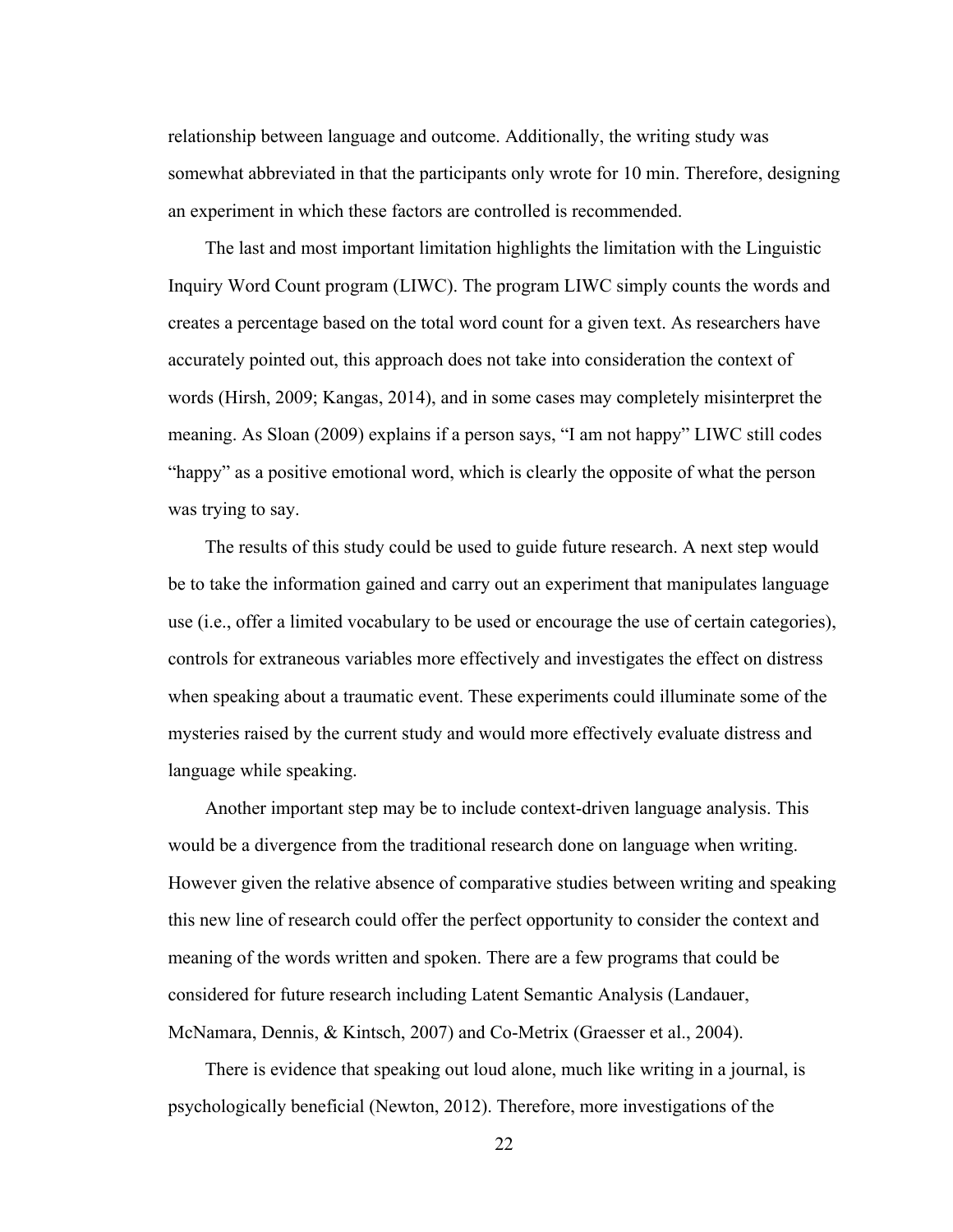difference between writing and speaking should be conducted. This line of research could lead to an important understanding of how the processes used when speaking about a traumatic event are executed. Additionally psychotherapy, or talk therapy, typically encourages vocal disclosure of traumatic events, therefore, this line of research may be useful for discovering why these disclosures are helpful within treatment.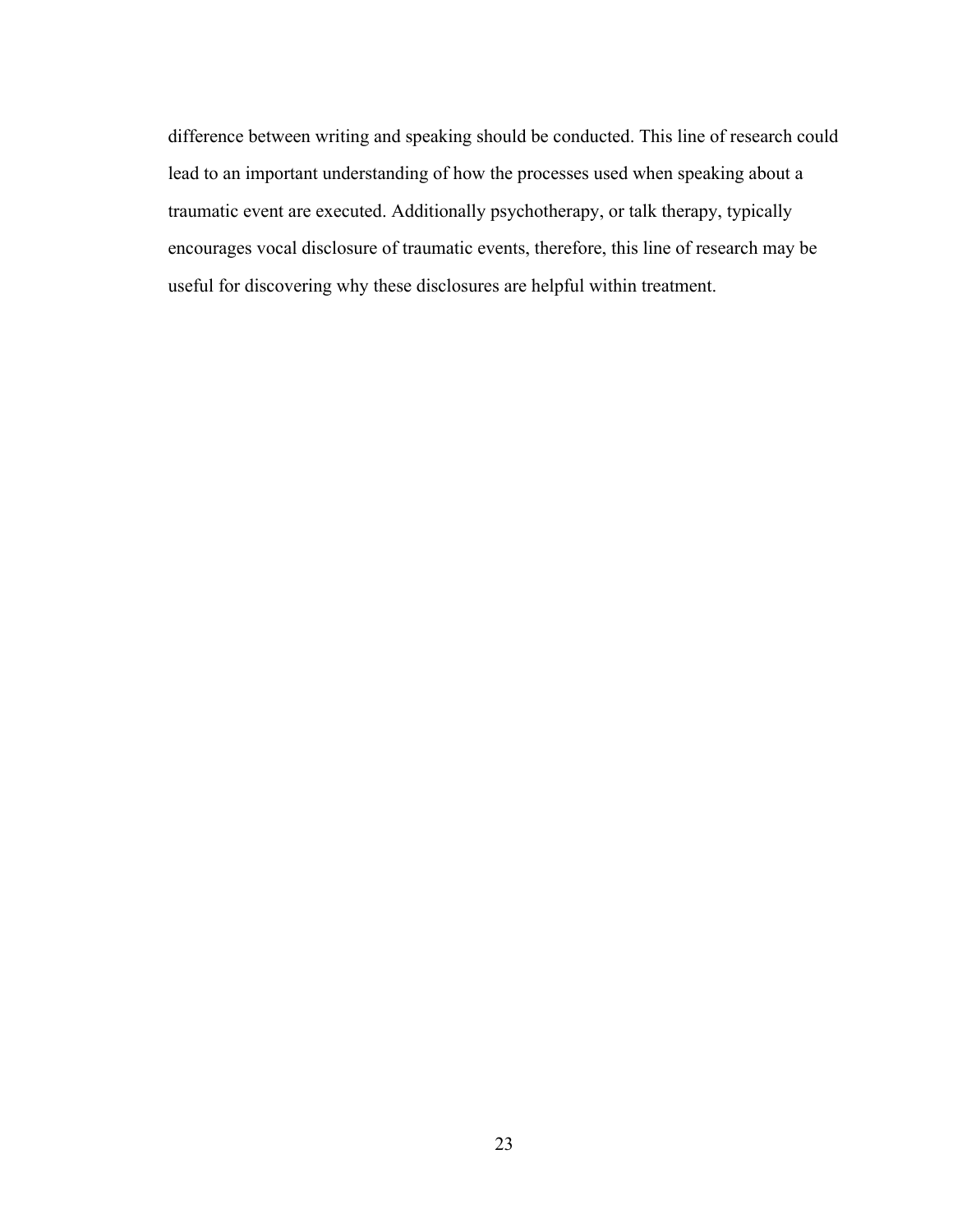## **References**

- Bernard, M., Jackson, C., & Jones, C. (2006). Written emotional disclosure following first episode psychosis: Effects on symptoms of post-traumatic stress disorder. *British Journal of Clinical Psychology, 45*(3), 403–415. doi:10.1348/014466505X68933
- Boals, A., & Klein, K. (2005). Word use in emotional narratives about failed romantic relationships and subsequent mental health. *Journal of Language and Social Psychology, 24*(3), 252–268. doi:10.1177/0261927X05278386
- Frijns, T., Finkenauer, C., & Keijsers, L. (2013). Shared secrets versus secrets kept private are linked to better adolescent adjustment. *Journal of Adolescence, 36*(1), 55– 64. doi:10.1016/j.adolescence.2012.09.005
- Graesser, A. C., McNamara, D. S., Louwerse, M. M., & Cai, Z. (2004). Coh-metrix: Analysis of text on cohesion and language. *Behavior Research Methods, Instruments & Computers, 36*(2), 193–202. doi:10.3758/BF03195564
- Graybeal, A., Sexton, J. D., & Pennebaker, J. W. (2002). The role of story–making in disclosure writing: The psychometrics of narrative. *Psychology and Health, 17,* 571– 581. http://dx.doi.org/10.1080/08870440290025786
- Harrist, S., Carlozzi, B. L., McGovern, A. R., & Harrist, A. W. (2007). Benefits of expressive writing and expressive talking about life goals. *Journal of Research in Personality, 41*(4), 923–930. doi:10.1016/j.jrp.2006.09.002
- Hirsh, J. B., & Peterson, J. B. (2009). Personality and language use in selfnarratives. *Journal of Research in Personality*, *43*(3), 524–527. doi:10.1016/j.jrp.2009.01.006
- Horowitz, M., Wilner, N., & Alvarez, W. (1979). Impact of Event Scale: A measure of subjective stress. Psychosomatic Medicine, 41(3), 209–218. doi:10.1097/00006842- 197905000-00004
- Kahn, J. H., Vogel, D. L., Schneider, W., Barr, L. K., & Herrell, K. (2008). The emotional content of client disclosures and session impact: An analogue study. Psychotherapy. *Theory, Research, Practice, Training, 45*(4), 539–545. doi:10.1037/a0014337
- Kangas, S. E. (2014). What can software tell us about political candidates?: A critical analysis of a computerized method for political discourse. *Journal of Language & Politics*, *13*(1), 77–97. doi:10.1075/jlp.13.1.04kan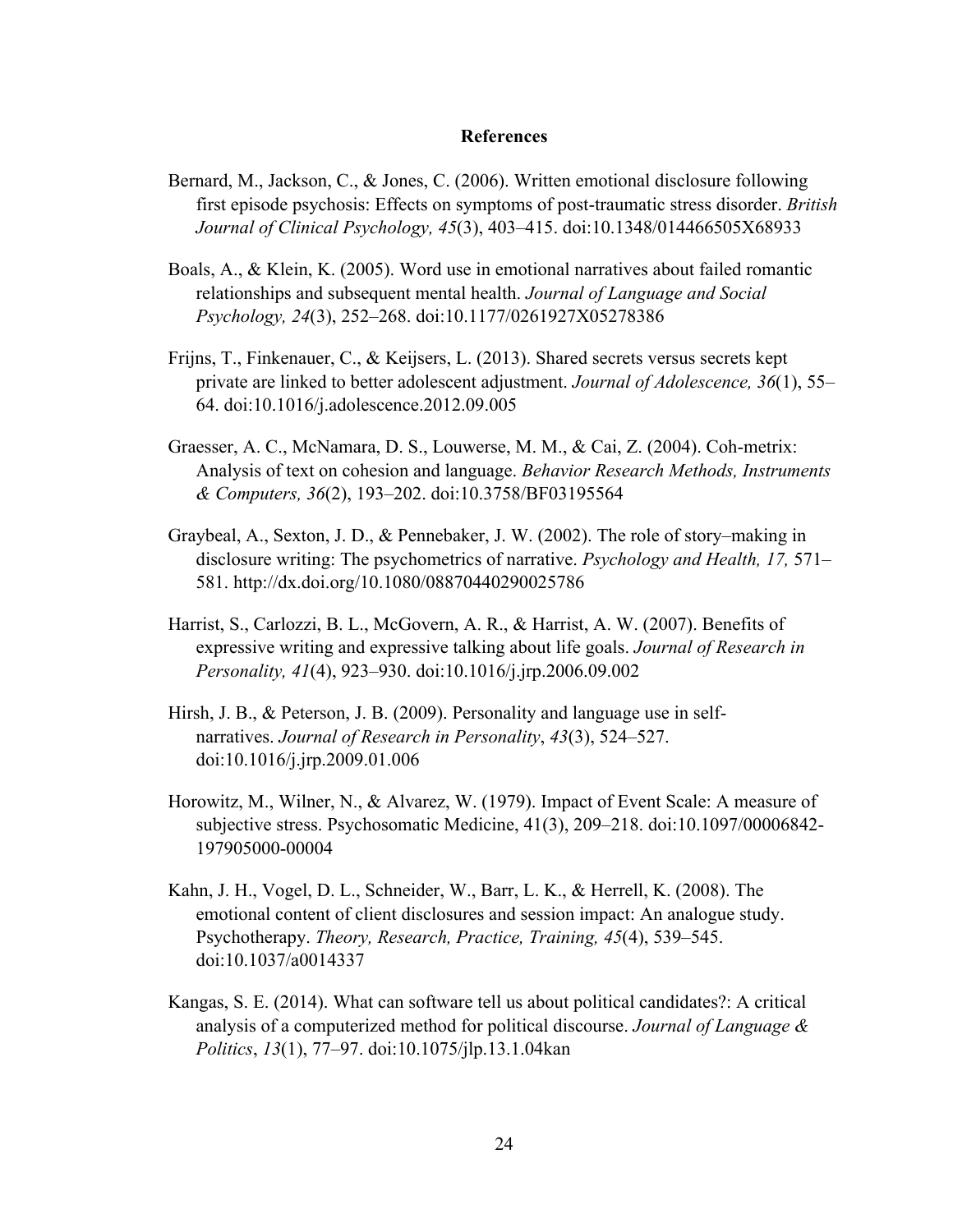- L'Abate, L. (2007). Low-cost approaches to promote physical and mental health. In L. L'Abate (Ed.), (pp. 3–39). New York, NY US: Springer Science + Business Media. doi:10.1007/0-387-36899-X\_1
- Landauer, T. K., McNamara, D. S., Dennis, S., & Kintsch, W. (2007). *Handbook of latent semantic analysis*. Mahwah, NJ, US: Lawrence Erlbaum Associates Publishers. doi: 10.4324/9780203936399
- Lyubomirsky, S., Sousa, L., & Dickerhoof, R. (2006). The costs and benefits of writing, talking, and thinking about life's triumphs and defeats. *Journal of Personality and Social Psychology, 90*(4), 692–708. doi:10.1037/0022-3514.90.4.692
- MacReady, D. E., Cheung, R. M., Kelly, A. E., & Wang, L. (2011). Can public versus private disclosure cause greater psychological symptom reduction? *Journal of Social and Clinical Psychology, 30*(10), 1015–1042. doi:10.1521/jscp.2011.30.10.1015
- Martsolf, D. S., & Draucker, C. B. (2005). Psychotherapy Approaches For Adult Survivors Of Childhood Sexual Abuse: An Integrative Review of Outcome Research. *Issues in Mental Health Nursing, 26*(8), 801–825. doi:10.1080/01612840500184012
- Newton, K. M. (2012). Talking about a difficult experience: Does someone need to be listening? Unpublished manuscript, Department of Psychology, University of Memphis, Memphis, TN.
- Pasupathi, M. (2007). Telling and the remembered self: Linguistic differences in memories for previously disclosed and previously undisclosed events. *Memory, 15*(3), 258–270. doi:10.1080/09658210701256456
- Pennebaker, J. W. (1997). Opening up: The healing power of expressing emotions (rev. ed.). New York, NY US: Guilford Press.
- Pennebaker, J. W. (2000). *Writing and health: Some practical advice.* Retrieved March 15, 2015, from the University of Texas at Austin Web site: Http://homepage.psy.utexas.edu/HomePage/Faculty/Pennebaker/home2000/Writinga ndHealth.html
- Pennebaker, J. W., & Beall, S. K. (1986). Confronting a traumatic event: Toward an understanding of inhibition and disease. *Journal of Abnormal Psychology, 95*(3), 274–281. doi:10.1037/0021-843X.95.3.274
- Pennebaker, J. W., & Francis, M. E. (1996). Cognitive, emotional and language processes in disclosure. *Cognition and Emotion*, *10*, 621–626. doi:10.1080/026999396380079
- Pennebaker, J. W., Francis ME., & Booth RJ. (2001). Linguistic inquiry and word count (LIWC): LIWC2001 Mahwah, NJ: Lawrence Erlbaum Associates.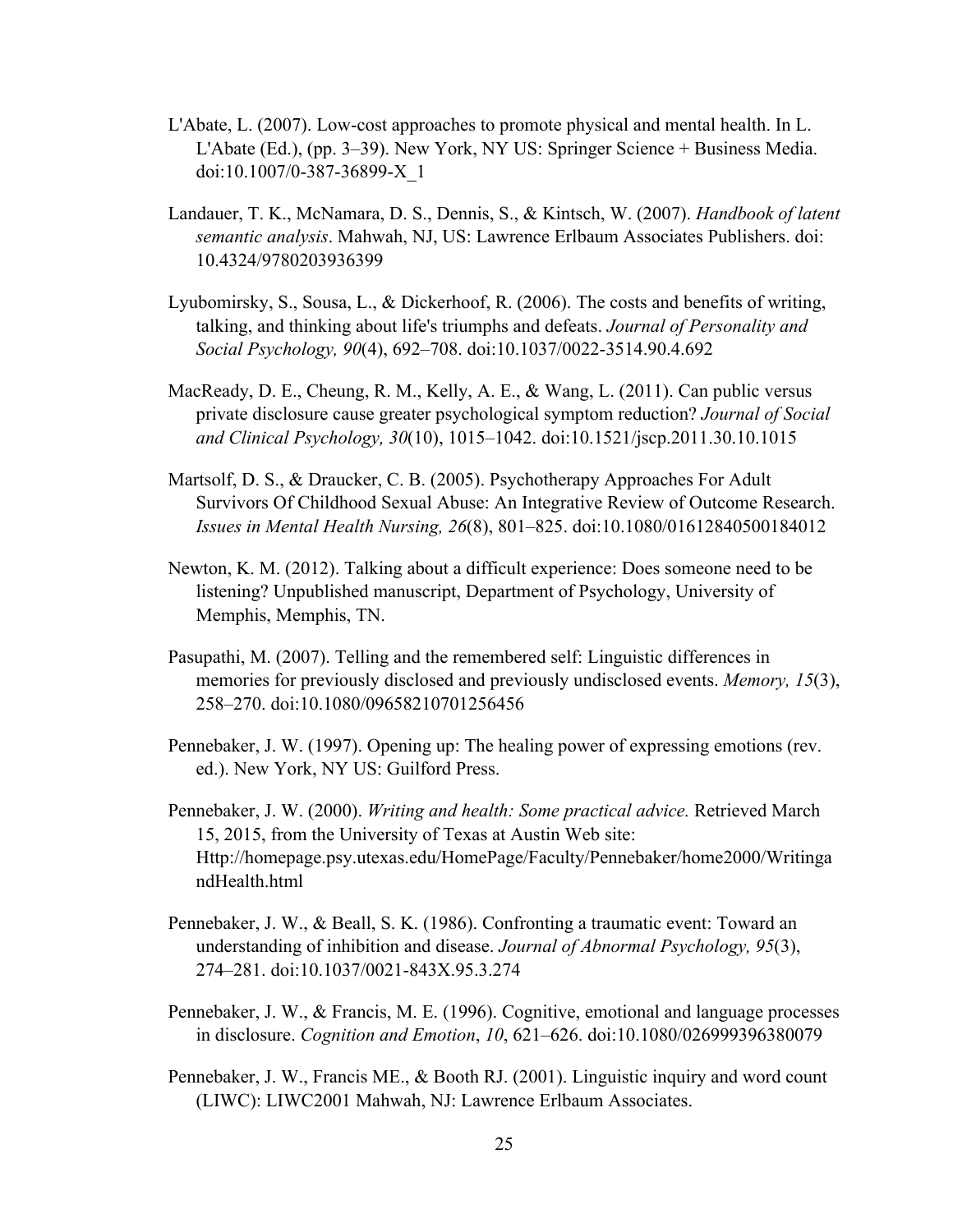- Pennebaker, J. W., Mayne, T. J., & Francis, M. E. (1997). Linguistic predictors of adaptive bereavement. *Journal of Personality and Social Psychology*, *72*(4), 863– 871. doi:10.1037/0022-3514.72.4.863
- Pennebaker, J. W., & Seagal, J. D. (1999). Forming a story: The health benefits of narrative. *Journal of Clinical Psychology, 55,* 1243–1254. doi:10.1002/(SICI)1097- 4679(199910)55:10<1243::AID-JCLP6>3.0.CO;2-N
- Radcliffe, A. M., Lumley, M. A., Kendall, J., Stevenson, J. K., & Beltran, J. (2007). Written emotional disclosure: Testing whether social disclosure matters. *Journal of Social and Clinical Psychology, 26*(3), 362–384. doi:10.1521/jscp.2007.26.3.362
- Ramírez-Esparza, N., & Pennebaker, J. W. (2006). Do good stories produce good health?: Exploring words, language, and culture. *Narrative Inquiry, 16*(1), 211–219. doi:10.1075/ni.16.1.26ram
- Rosner, R., Kruse, J., & Hagl, M. (2010). A meta-analysis of interventions for bereaved children and adolescents. *Death Studies, 34*(2), 99–136. doi:10.1080/07481180903492422
- Russell, R. L. (1989). Language and psychotherapy. *Clinical Psychology Review*, *9*(4), 505–519. doi:10.1016/0272-7358(89)90006-8
- Segal, D. L., & Murray, E. J. (1994). Emotional processing in cognitive therapy and vocal expression of feeling. *Journal of Social and Clinical Psychology, 13*(2), 189– 206. doi:10.1521/jscp.1994.13.2.189
- Seligman, M. E. P. (1995). The effectiveness of psychotherapy: The consumer reports study. *American Psychologist, 50*(12), 965–974. doi:10.1037/0003-066X.50.12.965
- Slavin-Spenny, O.M., Cohen, J.L., Oberleitner, L.M., & Lumley, M.A. (2011). The effects of different methods of emotional disclosure: Differentiating post-traumatic growth from stress symptoms. *Journal of clinical Psychology, 67*, 993–1007. doi:10.1002/jclp.20750
- Sloan, D. M. (2005). It's All About Me: Self-Focused Attention and Depressed Mood. *Cognitive Therapy and Research*, *29*(3), 279–288. doi:10.1007/s10608-005- 0511–1
- Sloan, D. M., & Marx, B. P. (2004). Taking Pen to Hand: Evaluating Theories Underlying the Written Disclosure Paradigm. *Clinical Psychology: Science and Practice, 11*(2), 121–137. doi:10.1093/clipsy/bph062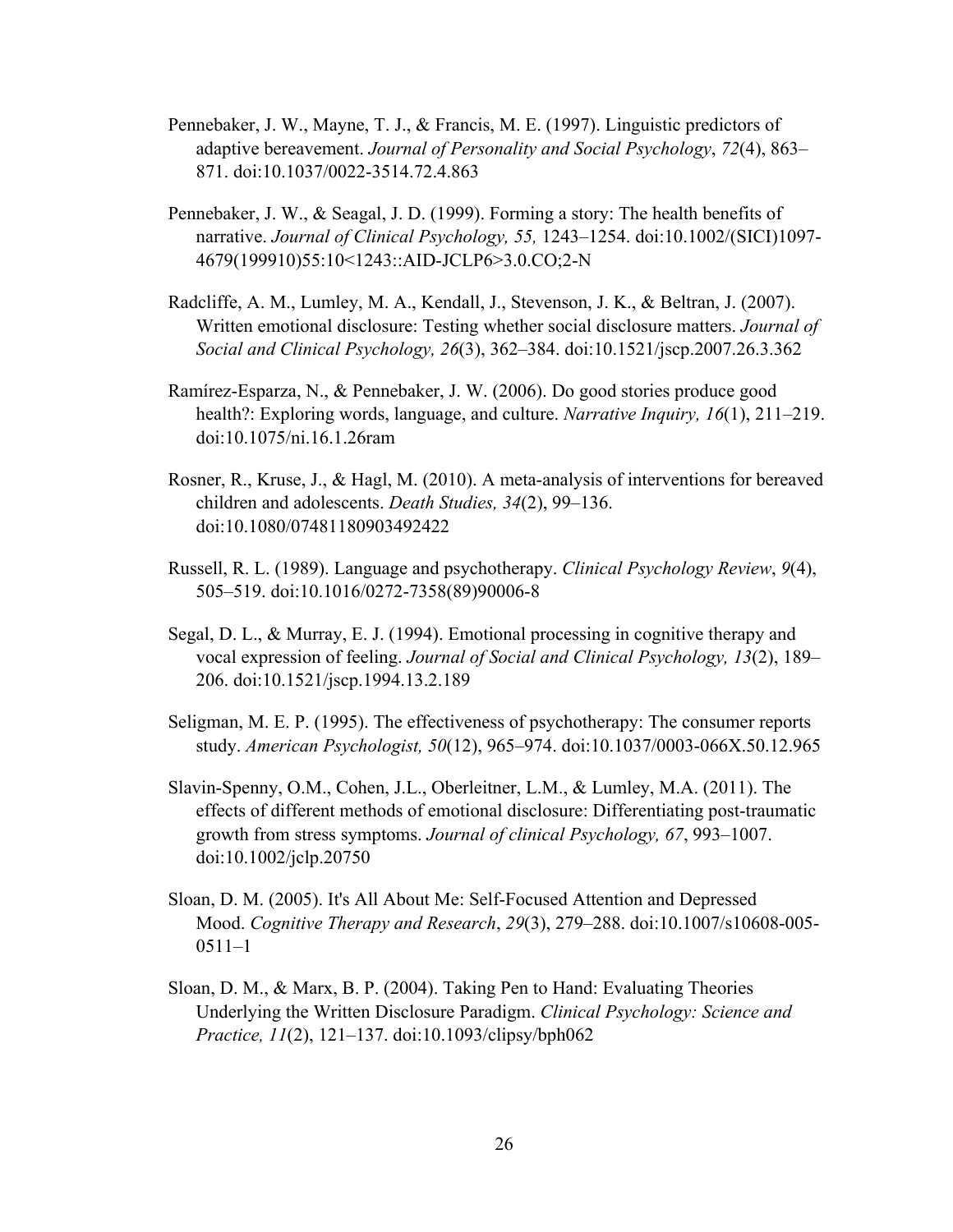- Smyth, J. M. (1998). Written emotional expression: Effect sizes, outcome types, and moderating variables. *Journal of Consulting and Clinical Psychology, 66*(1), 174– 184. doi:10.1037/0022-006X.66.1.174
- Smyth, J. M., True, N., & Souto, J. (2001). Effects of writing about traumatic experiences: The necessity for narrative structuring. *Journal of Social and Clinical Psychology, 20,* 161–172. doi:10.1521/jscp.20.2.161.22266
- Stapleton, C. M. (2009). Is the Impact of Writing about a Traumatic Event Specific to that Event? (Unpublished master's thesis) University of Memphis, Memphis, TN.
- Stiles, W. B., Reynolds, S., Hardy, G. E., Rees, A., Barkham, M., & Shapiro, D. A. (1994). Evaluation and description of psychotherapy sessions by clients using the Session Evaluation Questionnaire and the Session Impacts Scale. *Journal of Counseling Psychology, 41*(2), 175–185. doi:10.1037/0022-0167.41.2.175
- Zakowski, S. G., Ramati, A., Morton, C., Johnson, P., & Flanigan, R. (2004). Written Emotional Disclosure Buffers the Effects of Social Constraints on Distress Among Cancer Patients. *Health Psychology, 23*(6), 555–563. doi:10.1037/0278- 6133.23.6.555